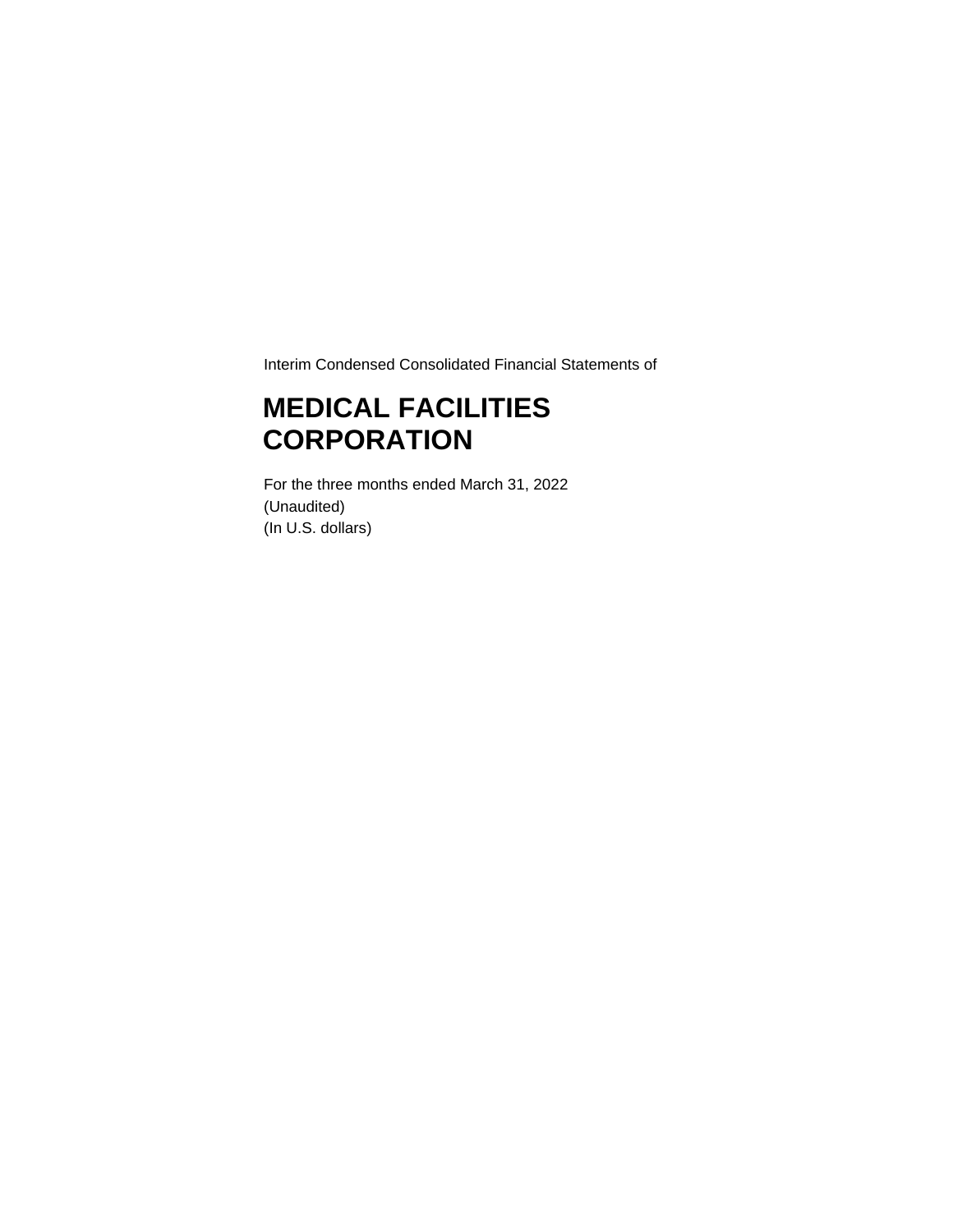## **TABLE OF CONTENTS**

## INTERIM CONDENSED CONSOLIDATED FINANCIAL STATEMENTS

| Interim Condensed Consolidated Statements of Income (Loss) and Comprehensive Income (Loss)4 |  |
|---------------------------------------------------------------------------------------------|--|
|                                                                                             |  |

## NOTES TO THE INTERIM CONDENSED CONSOLIDATED FINANCIAL STATEMENTS

#### Page

Page

| 1.  |  |
|-----|--|
| 2.  |  |
| 3.  |  |
| 4.  |  |
| 5.  |  |
| 6.  |  |
| 7.  |  |
| 8.  |  |
| 9.  |  |
| 10. |  |
|     |  |
|     |  |
|     |  |
|     |  |
|     |  |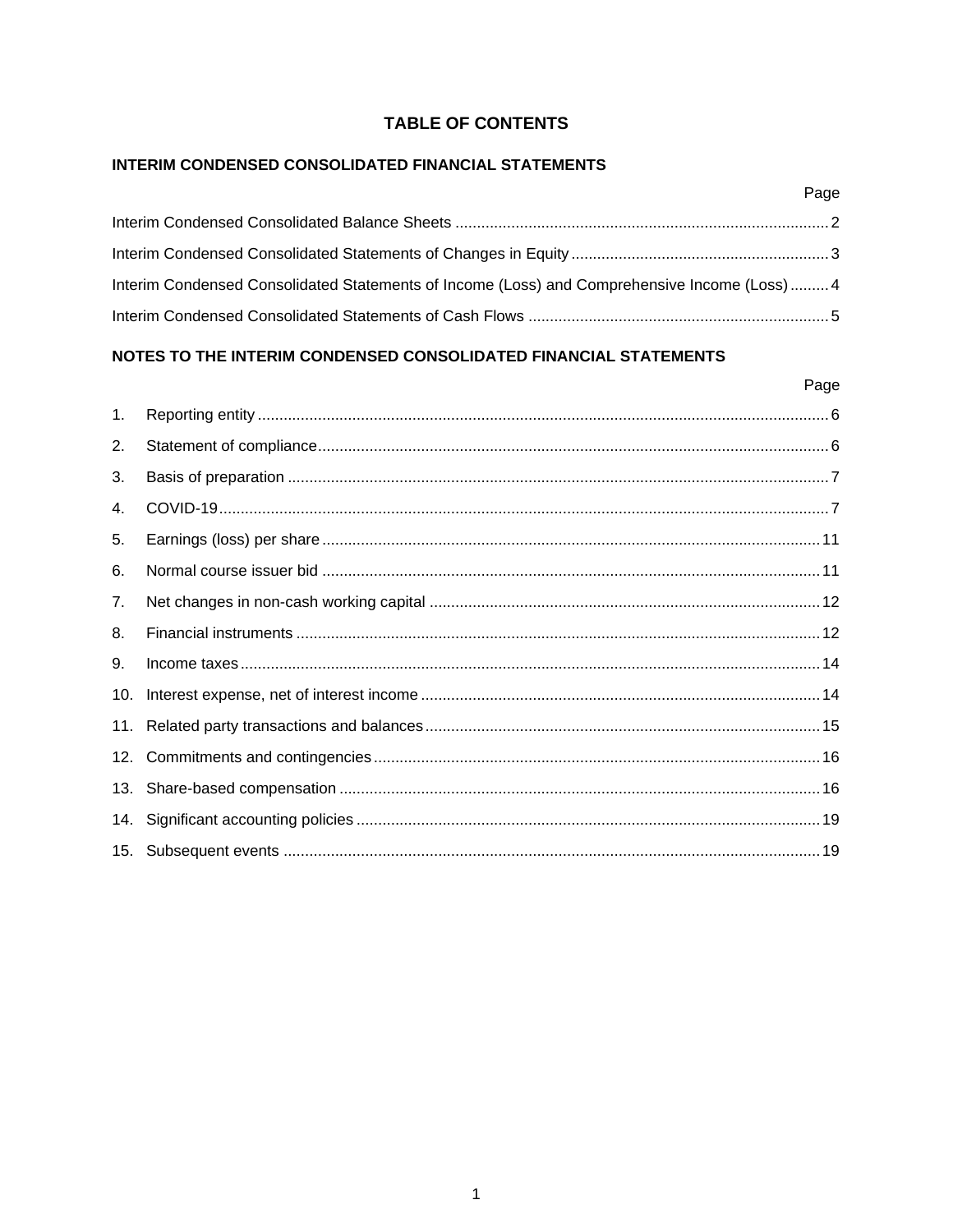<span id="page-2-0"></span>Interim Condensed Consolidated Balance Sheets (In thousands of U.S. dollars)

|                                                                                                |             | March 31,<br>2022 | December 31.<br>2021 |
|------------------------------------------------------------------------------------------------|-------------|-------------------|----------------------|
|                                                                                                | <b>Note</b> | S<br>(Unaudited)  | \$                   |
| <b>ASSETS</b>                                                                                  |             |                   |                      |
| <b>Current assets</b>                                                                          |             |                   |                      |
| Cash and cash equivalents                                                                      |             | 50,255            | 61,044               |
| Accounts receivable                                                                            |             | 58,702            | 61,444               |
| Supply inventory                                                                               |             | 10,439            | 10,649               |
| Prepaid expenses and other                                                                     |             | 9,450             | 9,749                |
| Income tax receivable                                                                          |             | 5,574             | 6,008                |
| <b>Total current assets</b>                                                                    |             | 134,420           | 148,894              |
| <b>Non-current assets</b>                                                                      |             |                   |                      |
| Loan receivable                                                                                | 11.1        | 9,394             | 13,384               |
| Deferred income tax assets                                                                     |             | 538               | 386                  |
| Property and equipment                                                                         |             | 75,589<br>52,818  | 77,203<br>55,550     |
| Right-of-use assets<br>Goodwill                                                                |             | 135,983           | 135,983              |
| Other intangibles                                                                              |             | 14,292            | 14,449               |
| Other assets                                                                                   | 11.1        | 782               | 1,117                |
| <b>Total non-current assets</b>                                                                |             | 289,396           | 298,072              |
| <b>TOTAL ASSETS</b>                                                                            |             | 423,816           | 446,966              |
|                                                                                                |             |                   |                      |
| <b>LIABILITIES AND EQUITY</b>                                                                  |             |                   |                      |
| <b>Current liabilities</b>                                                                     |             |                   |                      |
| Dividends payable                                                                              |             | 1,957             | 1,961                |
| Accounts payable                                                                               |             | 21,099            | 23,940               |
| <b>Accrued liabilities</b>                                                                     |             | 23,129            | 24,939               |
| Current portion of long-term debt                                                              |             | 5,817             | 5,295                |
| Current portion of lease liabilities<br>Payor advances and government stimulus funds repayable | 4           | 9,315<br>11,740   | 9,487<br>15,843      |
| <b>Total current liabilities</b>                                                               |             | 73,057            | 81,465               |
| <b>Non-current liabilities</b>                                                                 |             |                   |                      |
| Long-term debt                                                                                 |             | 46,322            | 48,275               |
| Lease liabilities                                                                              |             | 49,669            | 51,843               |
| Deferred income tax liability                                                                  |             | 11,720            | 14,124               |
| Corporate credit facility                                                                      |             | 21,000            | 26,000               |
| Exchangeable interest liability                                                                |             | 55,881            | 45,578               |
| <b>Total non-current liabilities</b>                                                           |             | 184,592           | 185,820              |
| <b>Total liabilities</b>                                                                       |             | 257,649           | 267,285              |
| <b>Equity</b>                                                                                  |             |                   |                      |
| Share capital                                                                                  | 6           | 393,088           | 396,041              |
| Contributed surplus                                                                            |             | 1,913             | 1,859                |
| Deficit                                                                                        |             | (273,635)         | (263, 817)           |
| Equity attributable to owners of the Corporation                                               |             | 121,366           | 134,083              |
| Non-controlling interest                                                                       |             | 44,801            | 45,598               |
| <b>Total equity</b>                                                                            |             | 166,167           | 179,681              |
| TOTAL LIABILITIES AND EQUITY                                                                   |             | 423,816           | 446,966              |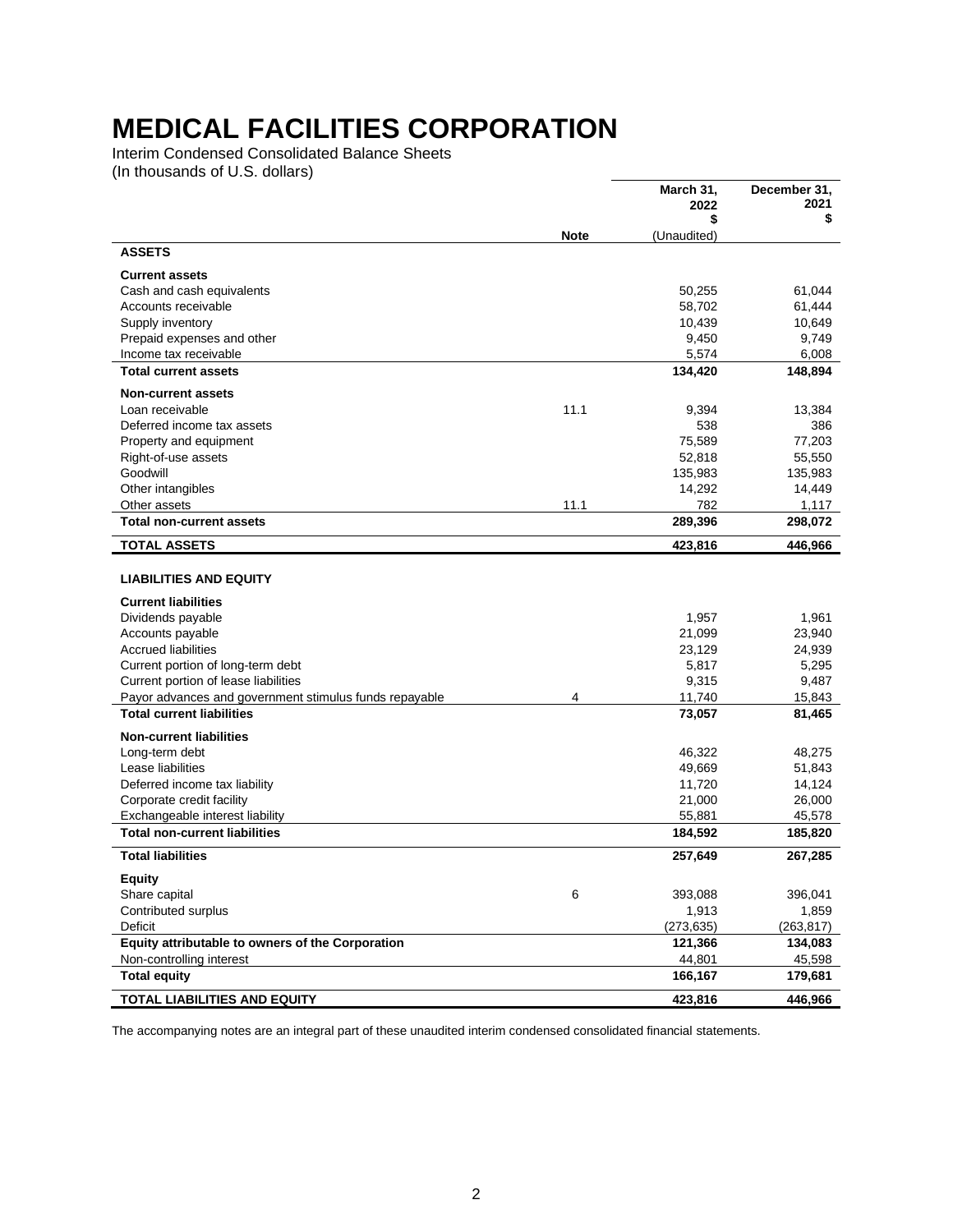<span id="page-3-0"></span>Interim Condensed Consolidated Statements of Changes in Equity (In thousands of U.S. dollars) (Unaudited)

|                                                      |             |                                           |                    |                 |              | Non-<br>controlling | Total    |
|------------------------------------------------------|-------------|-------------------------------------------|--------------------|-----------------|--------------|---------------------|----------|
|                                                      |             | Attributable to Owners of the Corporation |                    |                 |              | <b>Interest</b>     | Equity   |
|                                                      |             |                                           |                    | <b>Retained</b> |              |                     |          |
|                                                      |             | <b>Share</b>                              | <b>Contributed</b> | Earnings/       |              |                     |          |
|                                                      | <b>Note</b> | Capital                                   | <b>Surplus</b>     | (Deficit)       | <b>Total</b> | \$                  |          |
| 2022                                                 |             | \$                                        | \$                 |                 | \$           |                     | \$       |
|                                                      |             |                                           |                    |                 |              |                     |          |
| Balance at January 1, 2022                           |             | 396,041                                   | 1,859              | (263, 817)      | 134,083      | 45,598              | 179,681  |
| Net income (loss) and<br>comprehensive income (loss) |             |                                           |                    |                 |              |                     |          |
| for the period                                       |             |                                           | $\blacksquare$     | (7,861)         | (7, 861)     | 6,746               | (1, 115) |
| Share-based compensation                             | 13.1        |                                           | 54                 |                 | 54           |                     | 54       |
| Dividends to owners of the                           |             |                                           |                    |                 |              |                     |          |
| Corporation                                          |             |                                           |                    | (1, 957)        | (1, 957)     |                     | (1,957)  |
| Distributions to non-controlling<br>interest         |             |                                           |                    |                 |              | (7, 543)            | (7, 543) |
| Purchase of common shares                            |             |                                           |                    |                 |              |                     |          |
| under the terms of a normal                          |             |                                           |                    |                 |              |                     |          |
| course issuer bid                                    | 6           | (2,953)                                   |                    |                 | (2,953)      |                     | (2,953)  |
| Balance at March 31, 2022                            |             | 393,088                                   | 1,913              | (273, 635)      | 121,366      | 44,801              | 166,167  |
|                                                      |             |                                           |                    |                 |              |                     |          |
| 2021                                                 |             |                                           |                    |                 |              |                     |          |
| Balance at January 1, 2021                           |             | 398,114                                   | 1,567              | (272, 149)      | 127,532      | 47,635              | 175,167  |
| Net income and comprehensive                         |             |                                           |                    |                 |              |                     |          |
| income for the period                                |             |                                           |                    | 3,472           | 3,472        | 6,835               | 10,307   |
| Share-based compensation                             | 13.1        |                                           | 80                 |                 | 80           |                     | 80       |
| Dividends to owners of the                           |             |                                           |                    |                 |              |                     |          |
| Corporation                                          |             |                                           |                    | (1,733)         | (1,733)      |                     | (1,733)  |
| Distributions to non-controlling                     |             |                                           |                    |                 |              |                     |          |
| interest                                             |             |                                           |                    |                 |              | (9,470)             | (9,470)  |
| Investment in Brookside Surgery                      |             |                                           |                    |                 |              |                     |          |
| Center by non-controlling                            |             |                                           |                    |                 |              |                     |          |
| interest                                             |             |                                           |                    |                 |              | 19                  | 19       |
| Balance at March 31, 2021                            |             | 398.114                                   | 1.647              | (270, 410)      | 129,351      | 45.019              | 174,370  |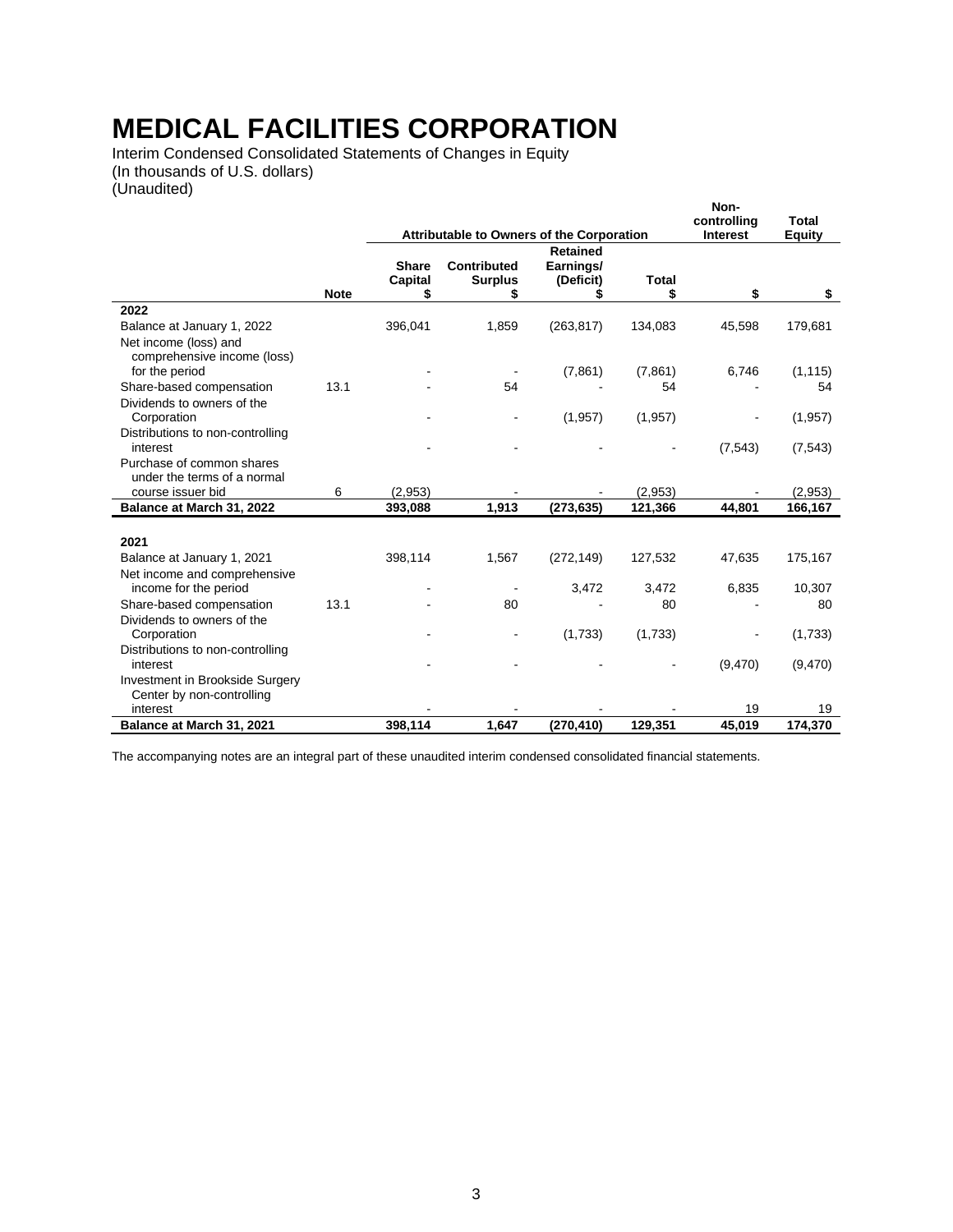<span id="page-4-0"></span>Interim Condensed Consolidated Statements of Income (Loss) and Comprehensive Income (Loss) (In thousands of U.S. dollars, except per share amounts) (Unaudited)

|                                                                     |             | Three Months Ended March 31, |        |
|---------------------------------------------------------------------|-------------|------------------------------|--------|
|                                                                     |             | 2022                         | 2021   |
|                                                                     | <b>Note</b> | \$                           | S      |
| <b>Revenue and other income</b>                                     |             |                              |        |
| Facility service revenue                                            |             | 100,788                      | 93,996 |
| Government stimulus income                                          | 4           | 1,810                        | 4,133  |
|                                                                     |             | 102,598                      | 98,129 |
| <b>Operating expenses</b>                                           |             |                              |        |
| Salaries and benefits                                               |             | 29,899                       | 29,053 |
| Drugs and supplies                                                  |             | 33,756                       | 30,093 |
| General and administrative expenses                                 |             | 19,126                       | 13,851 |
| Depreciation of property and equipment                              |             | 2,345                        | 2,361  |
| Depreciation of right-of-use assets                                 |             | 2,635                        | 2,539  |
| Amortization of other intangibles                                   |             | 157                          | 1,873  |
|                                                                     |             | 87,918                       | 79,770 |
| Income from operations                                              |             | 14,680                       | 18,359 |
| <b>Finance costs</b>                                                |             |                              |        |
| Change in value of exchangeable interest liability                  |             | 10,303                       | 1,948  |
| Interest expense on exchangeable interest liability                 |             | 2,191                        | 2,699  |
| Interest expense, net of interest income                            | 10          | 1,401                        | 1,542  |
| Impairment loss on loan receivable                                  | 11.1        | 3,990                        |        |
| Loss on foreign currency                                            |             | 10                           | 2      |
|                                                                     |             | 17,895                       | 6,191  |
| Share of equity loss (income) in associates                         | 11.1        | (6)                          | 42     |
| Income (loss) before income taxes                                   |             | (3,209)                      | 12,126 |
| Income tax expense (recovery)                                       | 9           | (2,094)                      | 1,819  |
| Net income (loss) and comprehensive income (loss) for the period    |             | (1, 115)                     | 10,307 |
| Attributable to:                                                    |             |                              |        |
| Owners of the Corporation                                           |             | (7,861)                      | 3,472  |
| Non-controlling interest                                            |             | 6,746                        | 6,835  |
|                                                                     |             | (1, 115)                     | 10,307 |
|                                                                     |             |                              |        |
| Earnings (loss) per share attributable to owners of the Corporation |             |                              |        |
| Basic                                                               | 5           | (0.26)<br>\$                 | \$0.11 |
| Fully diluted                                                       | 5           | \$ (0.26)                    | \$0.11 |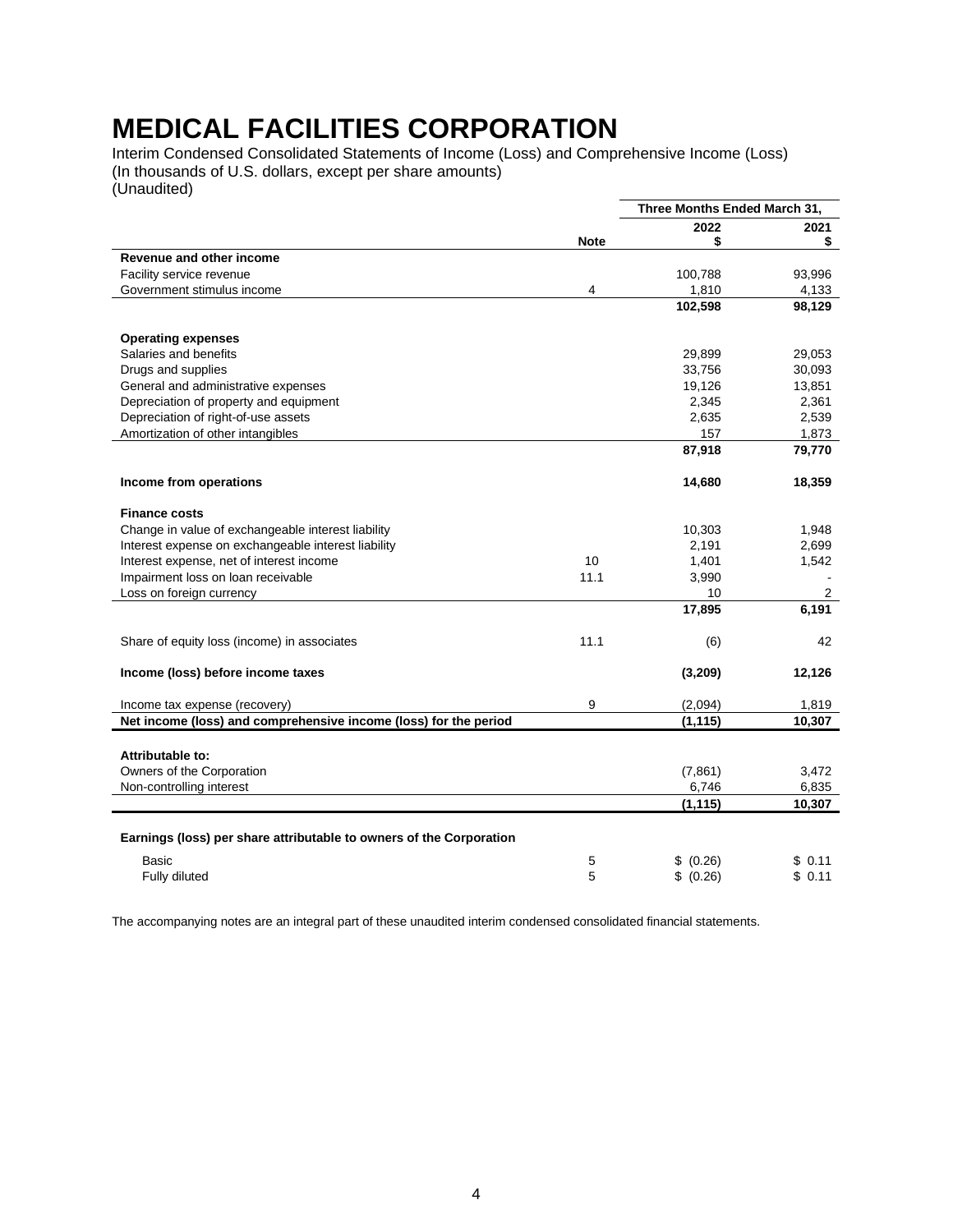<span id="page-5-0"></span>Interim Condensed Consolidated Statements of Cash Flows (In thousands of U.S. dollars) (Unaudited)

|                                                                                    |                | Three Months Ended March 31, |                      |
|------------------------------------------------------------------------------------|----------------|------------------------------|----------------------|
|                                                                                    |                | 2022                         | 2021<br>(As adjusted |
|                                                                                    | <b>Note</b>    | \$                           | $-$ note 4)<br>\$    |
| Cash flows from operating activities                                               |                |                              |                      |
| Net income (loss) for the period                                                   |                | (1, 115)                     | 10,307               |
| Adjustments for:                                                                   |                |                              |                      |
| Depreciation of property and equipment                                             |                | 2,345                        | 2,361                |
| Depreciation of right-of-use assets                                                |                | 2,635                        | 2,539                |
| Amortization of other intangibles                                                  |                | 157                          | 1,873                |
| Impairment loss on loan receivable                                                 | 11.1           | 3,990                        |                      |
| Share of equity loss (income) in associates                                        | 11.1           | (6)                          | 42                   |
| Change in value of exchangeable interest liability                                 |                | 10,303                       | 1,948                |
| Loss on foreign currency                                                           |                | 10                           | 2                    |
| Income tax expense (recovery)                                                      |                | (2,094)                      | 1,819                |
| Share-based compensation                                                           | 13.1           | 54                           | 80                   |
| Interest expense, net of interest income                                           |                | 3,592                        | 4,241                |
| Other non-cash loss (gain)                                                         |                | (5)                          | 4                    |
|                                                                                    |                | 19,866                       | 25,216               |
| Net changes in non-cash operating working capital                                  | $\overline{7}$ | (5,503)                      | (1,500)              |
|                                                                                    |                | 14,363                       | 23,716               |
| Interest paid, net of received                                                     |                | (2,897)                      | (3, 470)             |
| Income and withholding taxes received (paid)                                       |                | (28)                         | 4                    |
| Net cash provided by operating activities                                          |                | 11,438                       | 20,250               |
| Cash flows from investing activities                                               |                |                              |                      |
| Purchase of property and equipment                                                 |                | (731)                        | (1, 171)             |
| Proceeds from sale of non-controlling interest in Black Hills Surgical Physicians, |                |                              |                      |
| <b>LLC</b>                                                                         | 1              | 336                          |                      |
| Investment in Brookside Surgery Center by non-controlling interest                 |                |                              | 19                   |
| Net cash used in investing activities                                              |                | (395)                        | (1, 152)             |
|                                                                                    |                |                              |                      |
| Cash flows from financing activities                                               |                |                              |                      |
| Net repayments of revolving credit facilities and issuance of notes payable        |                | (4, 713)                     | (9,678)              |
| Repayments of notes payable by the Facilities                                      |                | (1,718)                      | (3,390)              |
| Payment of lease liabilities                                                       |                | (2,934)                      | (3,024)              |
| Distributions to non-controlling interest                                          |                | (7, 543)                     | (9,470)              |
| Dividends paid                                                                     |                | (1,961)                      | (1,710)              |
| Purchase of common shares under the terms of a normal course issuer bid            | 6              | (2,953)                      |                      |
| Net cash used in financing activities                                              |                | (21, 822)                    | (27, 272)            |
| Decrease in cash and cash equivalents                                              |                | (10, 779)                    | (8, 174)             |
| Effect of exchange rate fluctuations on cash balances held                         |                | (10)                         | (2)                  |
| Cash and cash equivalents, beginning of the period                                 |                | 61,044                       | 66,182               |
| Cash and cash equivalents, end of the period                                       |                | 50,255                       | 58.006               |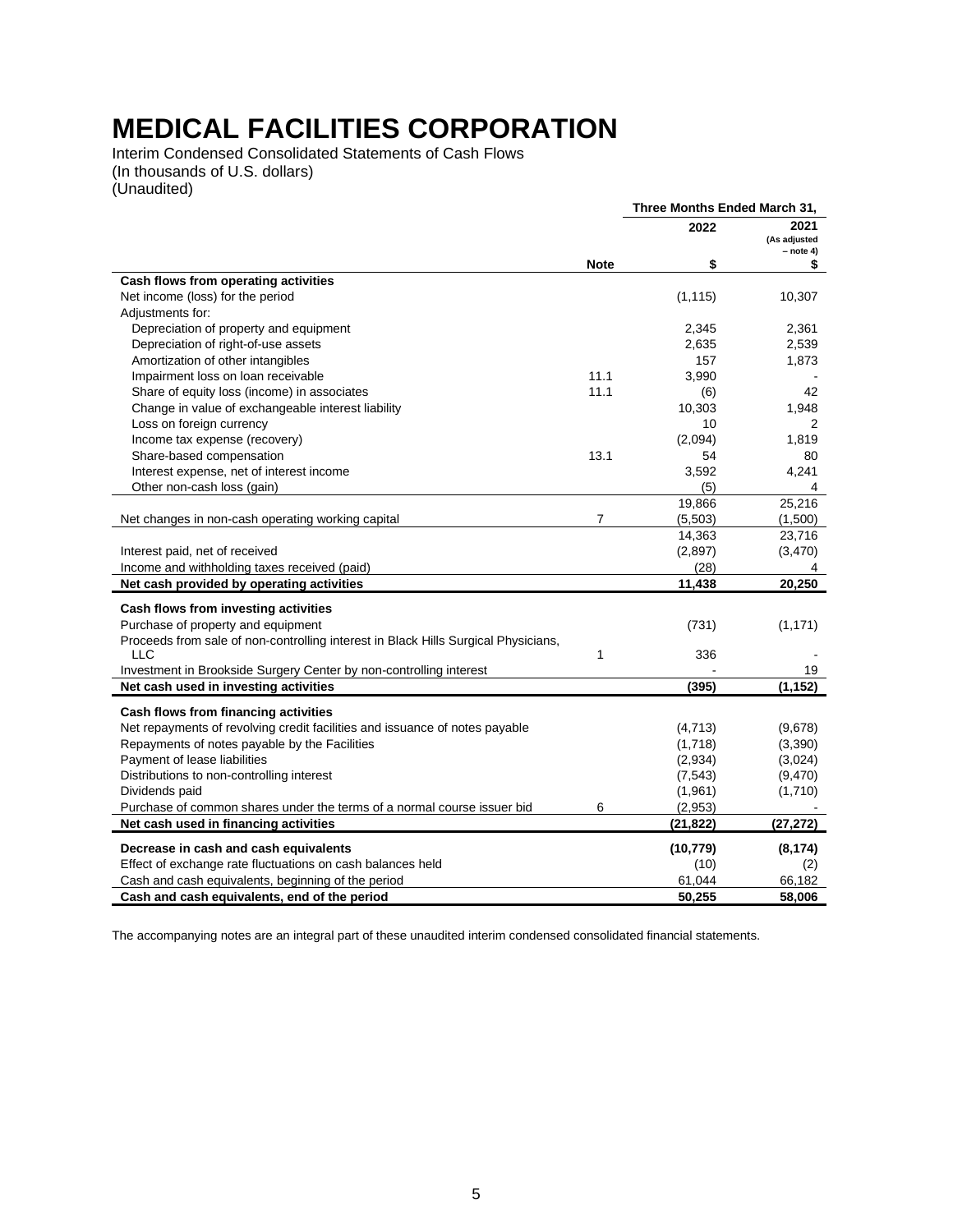Notes to the Interim Condensed Consolidated Financial Statements (In thousands of U.S. dollars, except per share amounts and where otherwise indicated) For the three months ended March 31, 2022 (Unaudited)

### <span id="page-6-0"></span>**1. REPORTING ENTITY**

Medical Facilities Corporation (the "Corporation") is a British Columbia corporation. The address of the Corporation's head office is 4576 Yonge Street, Suite 701, Toronto, Ontario, Canada. The common shares of the Corporation are listed on the Toronto Stock Exchange ("TSX") under the ticker symbol "DR".

The Corporation's operations are based in the United States. Through its wholly-owned subsidiaries, the Corporation owns controlling interests in four specialty hospitals and six ambulatory surgery centers (the "ASCs") (collectively the "Facilities").

On March 11, 2022, the Corporation sold its 0.4% non-controlling ownership interest in Black Hills Surgical Physicians, LLC ("BHSP") for proceeds of \$336. In connection with this transaction, the Corporation recorded a pre-tax loss of \$5 in general and administrative expenses.

The Corporation's ownership interest in, and the location of, its operating subsidiaries are as follows:

|                                              |                             | <b>Ownership Interest</b><br>March 31, |       |
|----------------------------------------------|-----------------------------|----------------------------------------|-------|
| <b>Subsidiary</b>                            | Location                    | 2022                                   | 2021  |
| Arkansas Surgical Hospital, LLC ("ASH")      | North Little Rock, Arkansas | 51.0%                                  | 51.0% |
| Oklahoma Spine Hospital, LLC ("OSH")         | Oklahoma City, Oklahoma     | 64.0%                                  | 64.0% |
| Black Hills Surgical Hospital, LLP ("BHSH")  | Rapid City, South Dakota    | 54.2%                                  | 54.2% |
| Sioux Falls Specialty Hospital, LLP ("SFSH") | Sioux Falls, South Dakota   | 51.0%                                  | 51.0% |
| The Surgery Center of Newport Coast ("SCNC") | Newport Beach, California   | 51.0%                                  | 51.0% |
| MFC Nueterra ASCs <sup>(1)</sup>             | Various                     | 46.1%                                  | 47.5% |

*(1) The Corporation has an average ownership interest of 46.1% based on values as at the reporting date. The five ambulatory surgery centers are situated in Michigan, Missouri, Nebraska, Ohio, and Pennsylvania.*

### <span id="page-6-1"></span>**2. STATEMENT OF COMPLIANCE**

These unaudited interim condensed consolidated financial statements ("consolidated financial statements") have been prepared in accordance with International Accounting Standard IAS 34, *Interim Financial Reporting* as issued by the International Accounting Standards Board ("IASB") using the accounting policies as described in the audited consolidated financial statements for the year ended December 31, 2021 ("annual financial statements").

These consolidated financial statements were approved for issue by the Corporation's Board of Directors on May 11, 2022.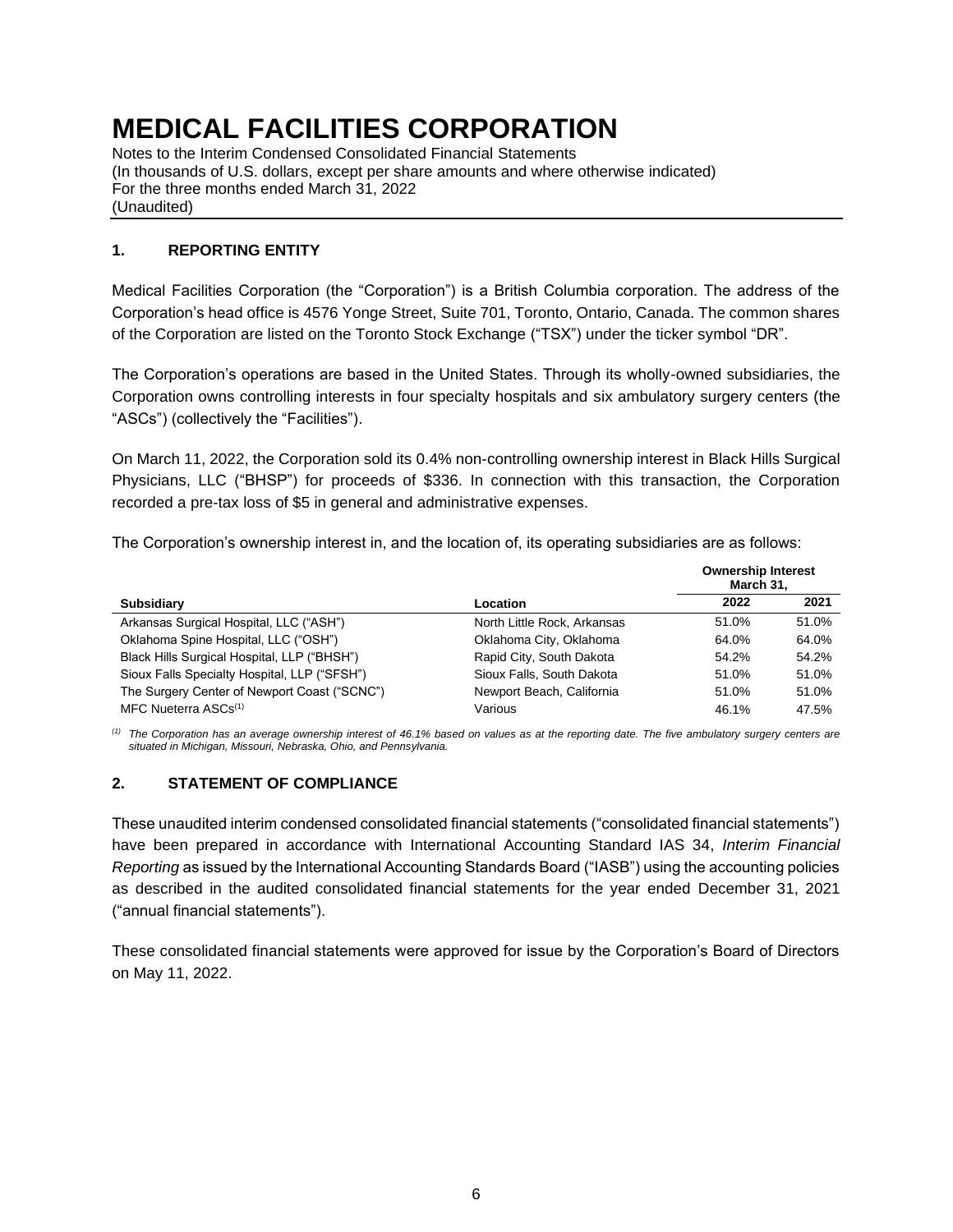Notes to the Interim Condensed Consolidated Financial Statements (In thousands of U.S. dollars, except per share amounts and where otherwise indicated) For the three months ended March 31, 2022 (Unaudited)

### <span id="page-7-0"></span>**3. BASIS OF PREPARATION**

These consolidated financial statements do not contain all of the disclosures that are required in annual financial statements prepared under International Financial Reporting Standards ("IFRS") and should be read in conjunction with the Corporation's annual financial statements, which include information necessary or useful to understand the Corporation's business and financial statement presentation.

Income from operations for the interim period is not necessarily indicative of the results for the full year. Facility service revenue and certain directly related expenses are subject to seasonal fluctuations due to the timing of case scheduling, which can be impacted by the vacation schedules of surgeons, as well as the extent to which patients have remaining deductibles on their insurance coverage, based on the time of year. Occupancy related expenses, certain operating expenses, depreciation and amortization, and interest expense remain relatively steady throughout the year.

The Corporation's consolidated financial statements are reported in U.S. dollars which is its functional and presentation currency. All financial information presented in U.S. dollars has been rounded to the nearest thousand, unless otherwise indicated.

### <span id="page-7-1"></span>**4. COVID-19**

On March 11, 2020, the World Health Organization designated COVID-19 as a global pandemic. The outbreak began to impact the Corporation's and Facilities' operations in the latter half of March 2020. All Facilities were affected by the pandemic as elective cases were restricted, either voluntarily or by U.S. state or local government mandate, including the temporary closure of three of the MFC Nueterra ASCs, which reopened in May 2020. Management expects patient volumes and revenues will continue to be negatively impacted until the effects of the pandemic have fully subsided and the economy stabilizes.

Management believes the extent of the COVID-19 pandemic's adverse impact on the Corporation's operating results and financial condition will be driven by many factors, most of which are beyond management's control and ability to forecast. Such factors include, but are not limited to, the scope and duration of past and potential future stay-at-home policies and business closures, continued decreases in patient volumes for an indeterminable length of time, increases in the number of uninsured and underinsured patients as a result of higher unemployment, incremental expenses required for supplies and personal protective equipment, changes in professional and general liability exposure, the efficacy of the COVID-19 vaccines against the virus and its variants, and the overall vaccine acceptance rate. Because of these and other uncertainties, management cannot estimate the length or severity of the impact of the pandemic on the business. Decreases in cash flows and results of operations may have an impact on the inputs and assumptions used in significant accounting estimates, including management's assessment of future compliance with financial covenants, estimated implicit price concessions related to uninsured patient accounts, professional and general liability reserves, and potential impairments of goodwill and long-lived assets.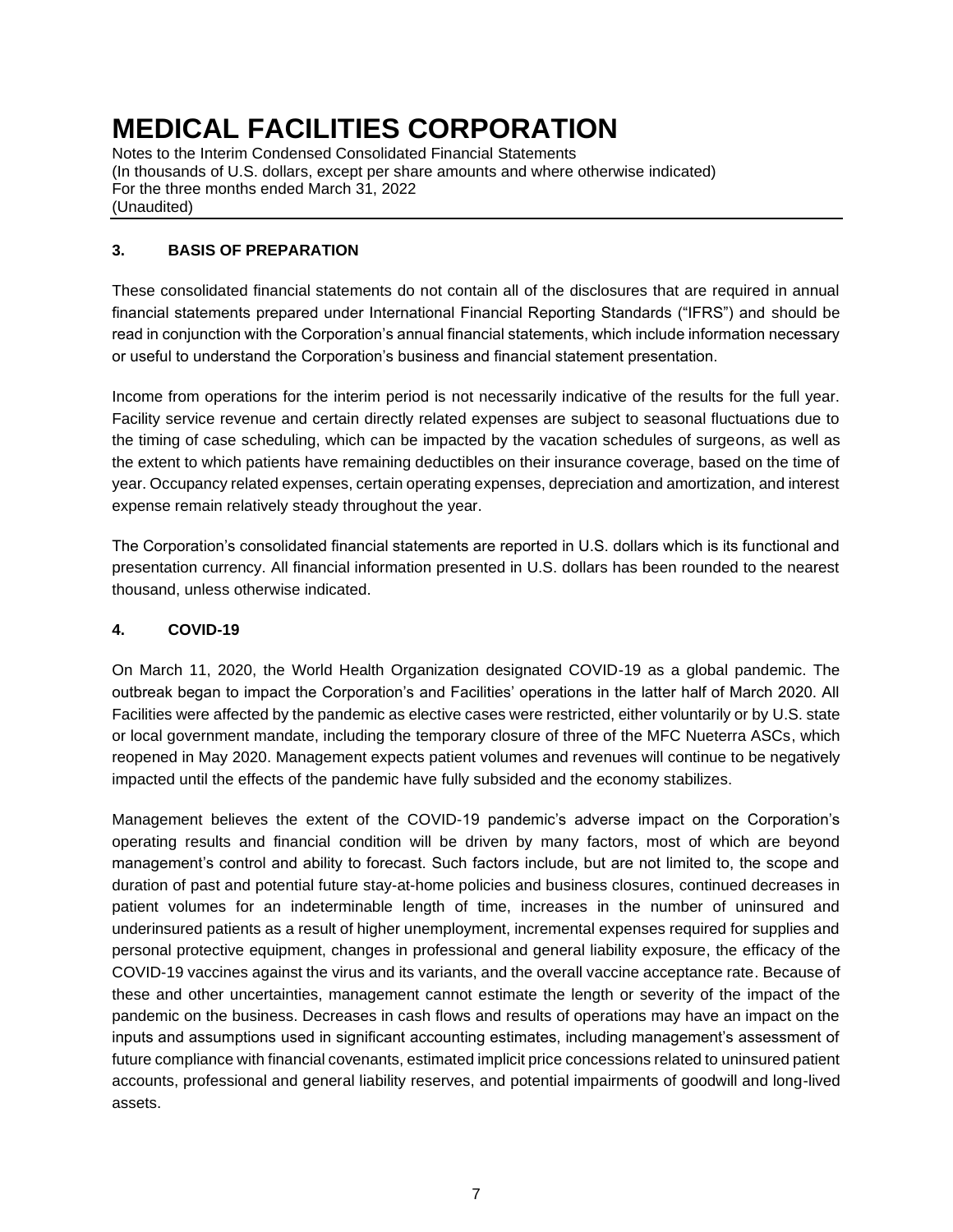Notes to the Interim Condensed Consolidated Financial Statements (In thousands of U.S. dollars, except per share amounts and where otherwise indicated) For the three months ended March 31, 2022 (Unaudited)

## **4. COVID-19 (Continued)**

The *Coronavirus Aid, Relief, and Economic Security (CARES) Act* (the "CARES Act") was signed into law on March 27, 2020. The CARES Act includes provisions for financial assistance to hospitals, surgery centers and health care providers via, among other provisions, the Public Health and Social Services Emergency Fund ("PHSSEF"), the Paycheck Protection Program ("PPP"), the Employee Retention Credit ("ERC"), and expansion of an existing Centers for Medicare and Medicaid Services accelerated payment program.

The PHSSEF is administered by the Department of Health and Human Services ("HHS") to provide eligible healthcare providers with relief funds to cover non-reimbursable expenses, including lost revenue, attributable to COVID-19. Funds not utilized for eligible expenses and not applied to lost revenues must be returned. The recognition of amounts received is conditioned upon receipt of the funds, the provision of care for individuals with possible or actual cases of COVID-19 after January 31, 2020, and certification that the payment will be used to prevent, prepare for and respond to COVID-19. For the three months ended March 31, 2022, certain Facilities have received \$932 in total funding from the HHS (March 31, 2021: \$2,747), and recognized \$1,434 in revenue as government stimulus income (March 31, 2021: \$2,747), which included an amount of \$502 which was recorded as a liability as at December 31, 2021.

The PPP expands the guaranteed lending program under Section 7(a) of the *Small Business Act*  administered by the US Small Business Administration ("SBA"). The loan amounts received are eligible for forgiveness to the extent they are used for certain qualifying expenses and to maintain payroll levels and related expenses during the 8 to 24-week period following loan origination. For the three months ended March 31, 2022, the Facilities have not received any funds under the PPP (March 31, 2021: \$593).

Income was recognized for the loans received under the PPP during prior periods based on reasonable assurance that the Facilities have met the requirements for forgiveness. Of the loans received under the PPP of \$12,226 during the year ended December 31, 2020, loans of \$1,655 have been forgiven in full by the SBA, while loans of \$6,434 are pending additional review. The remaining balance of \$4,137, relating to one Facility, was awaiting forgiveness as at March 31, 2022, but the application was denied by the SBA on April 20, 2022, as described in note 15. The Facility intends to appeal the decision. It remains to be seen if the SBA will reach a similar decision for the other PPP loans under review. Loans received under the PPP of \$1,479 during the year ended December 31, 2021 are also pending forgiveness from the SBA. Any loans not forgiven will result in a reversal of income previously recorded and a recording of a liability.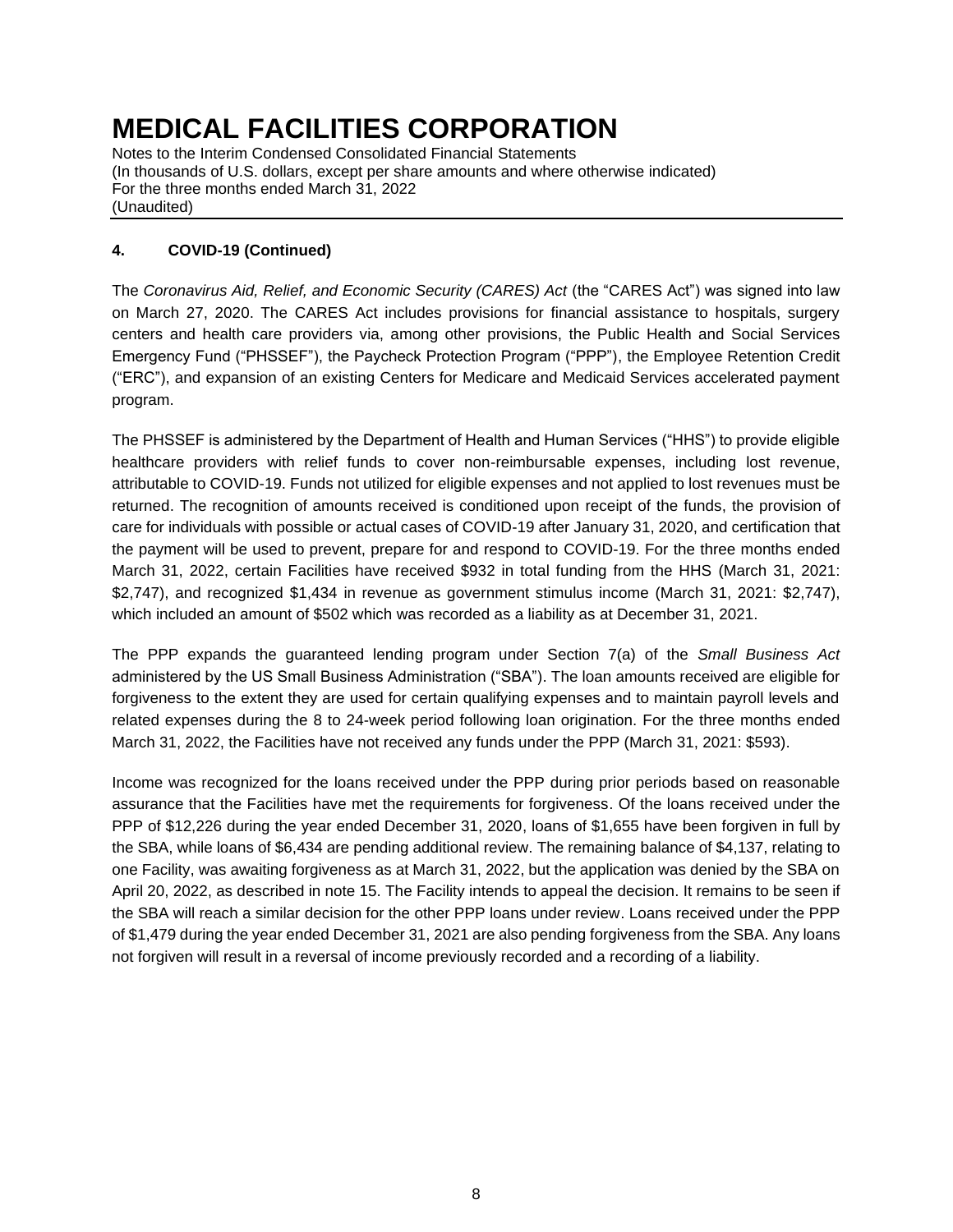Notes to the Interim Condensed Consolidated Financial Statements (In thousands of U.S. dollars, except per share amounts and where otherwise indicated) For the three months ended March 31, 2022 (Unaudited)

### **4. COVID-19 (Continued)**

Under the expansion of the Medicare Accelerated and Advance Payment Program most providers and suppliers could request an advance of three to six months of Medicare payments. Certain Facilities received net advances of \$23,157 for the year ended December 31, 2020. Repayment of these accelerated/advance payments commences one year after issuance, upon which payments will be recouped against Medicare claims at a rate of 25% for eleven months, followed by a rate of 50% for the succeeding six months, after which any remaining balance will need to be repaid in full within one month. The initial 11-month recoupment period ended in March 2022, upon which the succeeding 6-month recoupment period began, such that \$11,417 has been recouped as at March 31, 2022 (December 31, 2021: \$7,947). The remaining \$11,740 is recorded as a liability under payor advances and government stimulus funds repayable as at March 31, 2022 (December 31, 2021: \$15,210).

For the comparative period in the interim condensed consolidated statement of cash flows, management has reclassified the cash flows from payor advances and government stimulus funds repayable from financing activities to operating activities, and included these in the net changes in non-cash working capital (note 7), as these are a result of the Corporation's operational activities. For the three months ended March 31, 2021, net cash provided by operating activities of \$19,657 (as reported) has been adjusted to \$20,250 (as adjusted), and net cash used in financing activities of \$26,679 (as reported) has been adjusted to \$27,272 (as adjusted).

The ERC is a refundable tax credit against certain employment taxes that can be claimed by eligible employers, whose business has been financially impacted by COVID-19, in their quarterly employment tax returns. For the three months ended March 31, 2022, certain Facilities have had claims approved under the ERC and recorded government stimulus income of \$245 (March 31, 2021: \$nil). Certain Facilities also submitted additional claims under the ERC which are pending approval.

In addition to the CARES Act, the *Families First Coronavirus Response Act* ("FFCRA") was signed into law on March 18, 2020. This program mandates COVID-19 related family medical and paid sick leaves for employees and provides tax credits to reimburse employers for both sick leave and family medical leave. For the three months ended March 31, 2021, certain Facilities qualified for the tax credits under the FFCRA and recorded government stimulus income of \$44.

For the three months ended March 31, 2022, the Facilities have not received any other stimulus funds under state programs (March 31, 2021: \$1,342), but recognized \$131 in revenue as government stimulus income (March 31, 2021: \$1,342), which was recorded as a liability as at December 31, 2021.

The ability to qualify for government stimulus funds under the various programs, and the timing of receipts and recognition of income may differ between individual Facilities.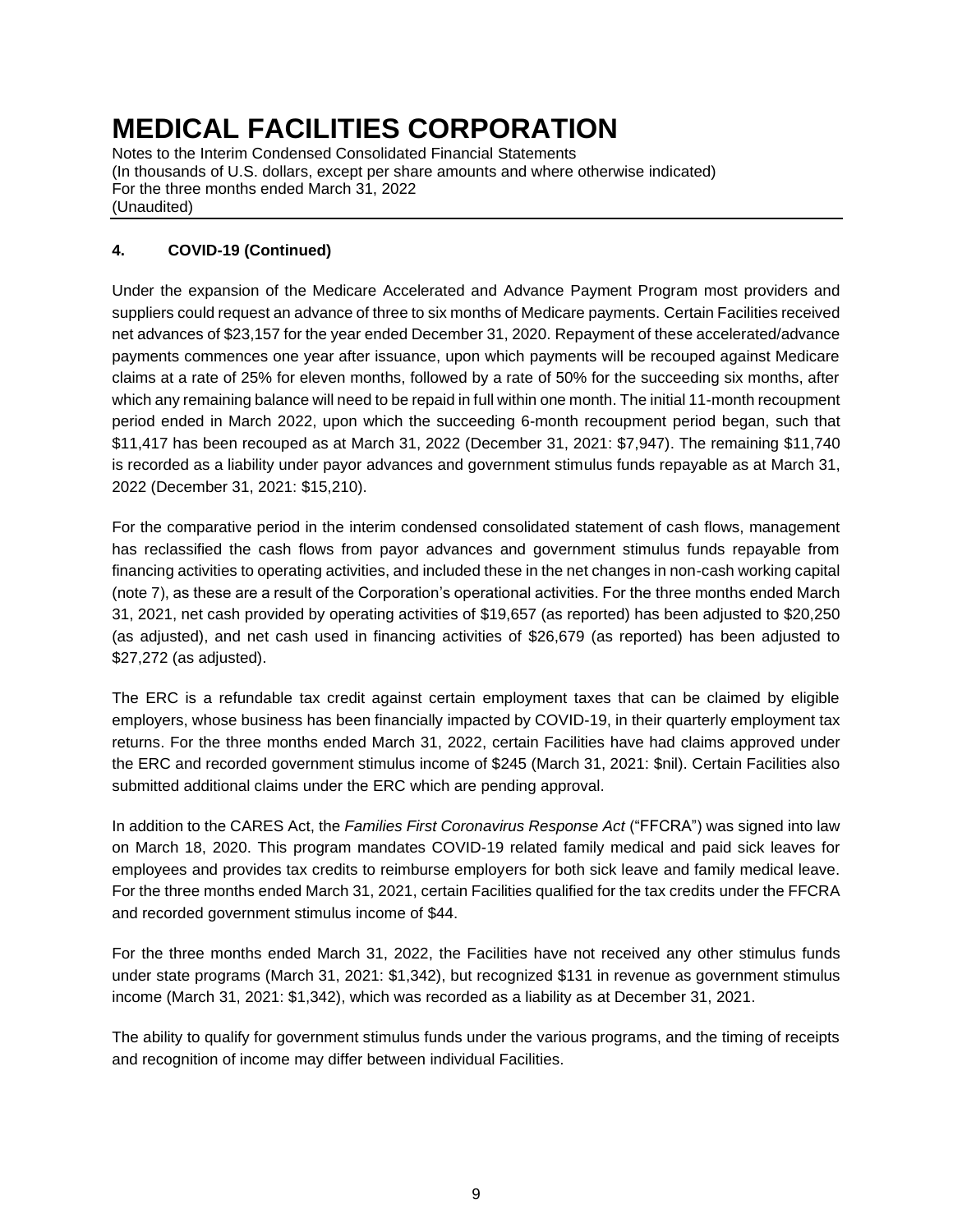Notes to the Interim Condensed Consolidated Financial Statements (In thousands of U.S. dollars, except per share amounts and where otherwise indicated) For the three months ended March 31, 2022 (Unaudited)

### **4. COVID-19 (Continued)**

Government stimulus income included in the interim condensed consolidated statements of income (loss) and comprehensive income (loss) consists of the following:

|                                   | Three Months Ended March 31, |                          |  |
|-----------------------------------|------------------------------|--------------------------|--|
|                                   | 2022                         | 2021                     |  |
| <b>HHS</b>                        | 1,434                        | 2,747                    |  |
| <b>ERC</b>                        | 245                          | $\overline{\phantom{0}}$ |  |
| <b>FFCRA</b>                      | -                            | 44                       |  |
| Other                             | 131                          | 1,342                    |  |
| <b>Government stimulus income</b> | 1,810                        | 4,133                    |  |

On December 27, 2020, the *Consolidated Appropriations Act, 2021* (the "CA Act") was signed into law, introducing a \$900 billion stimulus relief package aimed to respond to the economic fallout caused by the COVID-19 pandemic. Among other provisions, the CA Act enhanced and expanded certain provisions of the previous relief package, the CARES Act. This included an additional \$284.5 billion in funding for first and second rounds of more easily forgivable PPP loans, and an extension and expansion of the ERC. The Facilities may be eligible for further funding under the CA Act.

On March 11, 2021, the *American Rescue Plan Act, 2021* (the "ARP Act") was signed into law, which is a \$1.9 trillion economic stimulus package intended to facilitate recovery in the United States from the economic and health effects of COVID-19. Among its provisions, the ARP Act includes \$7.25 billion in appropriations to the SBA for the PPP, and a further extension of the ERC. The Facilities may be eligible for further funding under the ARP Act.

There is uncertainty regarding the implementation, duration and impact of the CARES Act, the CA Act, the ARP Act, and other existing or future stimulus legislation, if any. There can be no assurance as to the total amount of financial assistance or types of assistance the Facilities will receive, that the Facilities will be able to comply with the applicable terms and conditions to retain such assistance, that the Facilities will be able to benefit from provisions intended to increase access to resources and ease regulatory burdens for health care providers or that additional stimulus legislation will be enacted.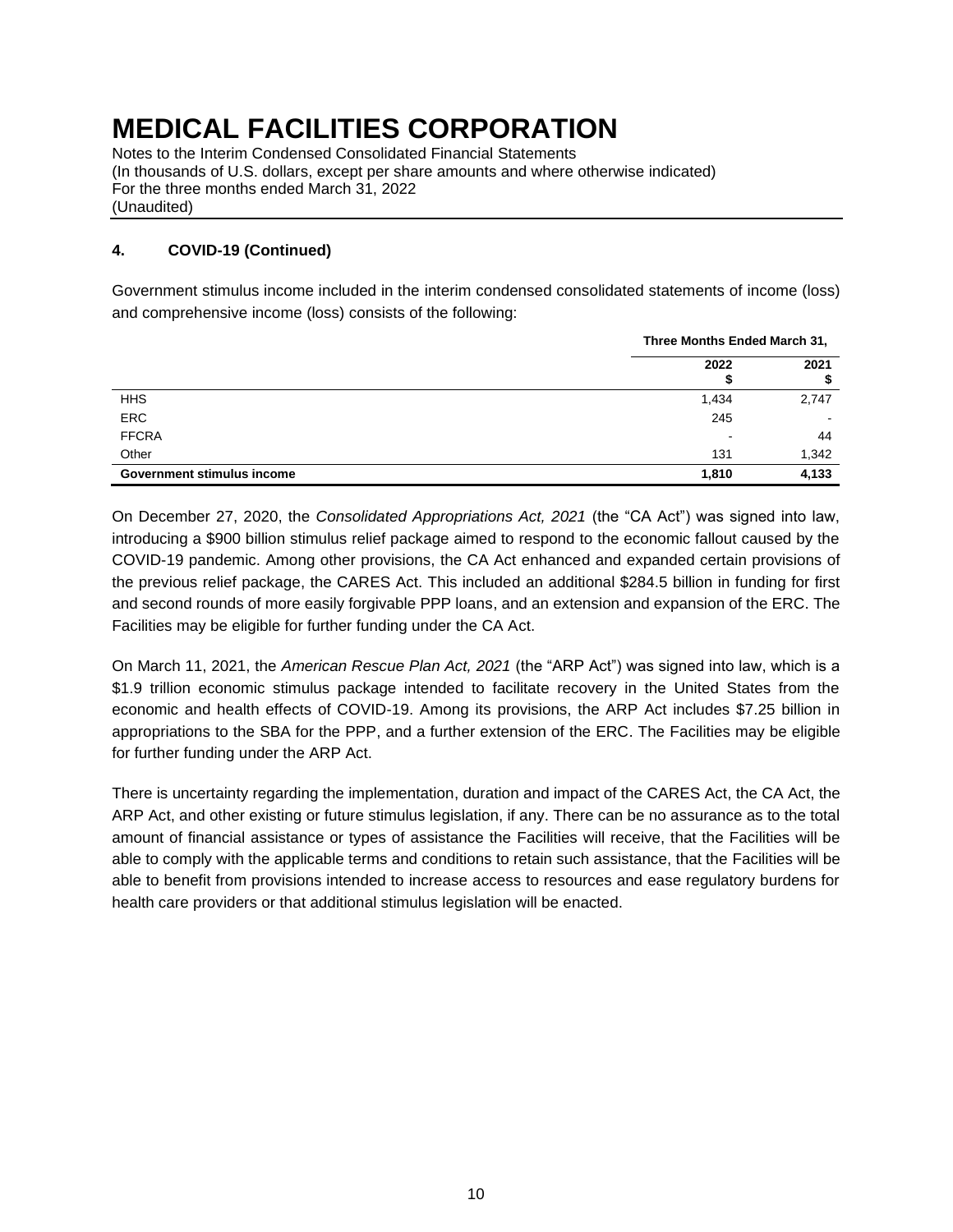Notes to the Interim Condensed Consolidated Financial Statements (In thousands of U.S. dollars, except per share amounts and where otherwise indicated) For the three months ended March 31, 2022 (Unaudited)

### <span id="page-11-0"></span>**5. EARNINGS (LOSS) PER SHARE**

Basic earnings (loss) per share attributable to owners of the Corporation are calculated as follows:

|                                                                                |   | Three Months Ended March 31, |            |
|--------------------------------------------------------------------------------|---|------------------------------|------------|
|                                                                                |   | 2022                         | 2021       |
| Net income (loss) for the period attributable to owners of the Corporation     | S | (7,861)                      | 3.472      |
| Divided by weighted average number of common shares outstanding for the period |   | 30,525,026                   | 31,106,259 |
| Basic earnings (loss) per share                                                |   | (0.26)                       | 0.11       |

Fully diluted earnings (loss) per share attributable to owners of the Corporation are calculated as follows:

|                                                                                     |    | Three Months Ended March 31, |            |
|-------------------------------------------------------------------------------------|----|------------------------------|------------|
|                                                                                     |    | 2022                         | 2021       |
| Net income (loss) for the period attributable to owners of the Corporation          | S  | (7,861)                      | 3.472      |
| Change in value of exchangeable interest liability (tax effected)                   |    |                              |            |
| Interest expense on exchangeable interest liability                                 |    |                              |            |
| Modified net income (loss) for the period attributable to owners of the Corporation | \$ | (7,861)                      | 3,472      |
| Weighted average number of common shares:                                           |    |                              |            |
| Outstanding for the period                                                          |    | 30,525,026                   | 31,106,259 |
| Deemed to be issued on the exchange of the outstanding exchangeable interest        |    |                              |            |
| liability                                                                           |    |                              |            |
| Deemed to be issued as share-based compensation                                     |    |                              |            |
| Weighted average number of common shares (1)(2)                                     |    | 30,525,026                   | 31,106,259 |
| Fully diluted earnings (loss) per share                                             |    | (0.26)                       | 0.11       |

*(1) For the three months ended March 31, 2022, the impact of exchangeable interest liability and share-based compensation was excluded from the dilutive weighted average number of common shares calculation because it was not applicable based on the share price prevailing at March 31, 2022.*

*(2) For the three months ended March 31, 2021, the impact of exchangeable interest liability and share-based compensation was excluded from the dilutive weighted average number of common shares calculation because it was not applicable based on the share price prevailing at March 31, 2021.*

#### <span id="page-11-1"></span>**6. NORMAL COURSE ISSUER BID**

The Corporation has a normal course issuer bid in effect from December 1, 2021 to November 30, 2022. Under the normal course issuer bid, the Corporation may purchase up to 3,101,774 of its common shares (increased from 1,555,312, effective April 7, 2022), subject to certain purchase restrictions and in compliance with the rules of the TSX. During the three months ended March 31, 2022, the Corporation purchased 391,100 of its common shares for a total consideration of \$2,953 from the open market. During the three months ended March 31, 2021, the Corporation did not purchase any of its common shares.

The purchases under the normal course issuer bid are recorded in share capital. All common shares acquired under the normal course issuer bid were cancelled.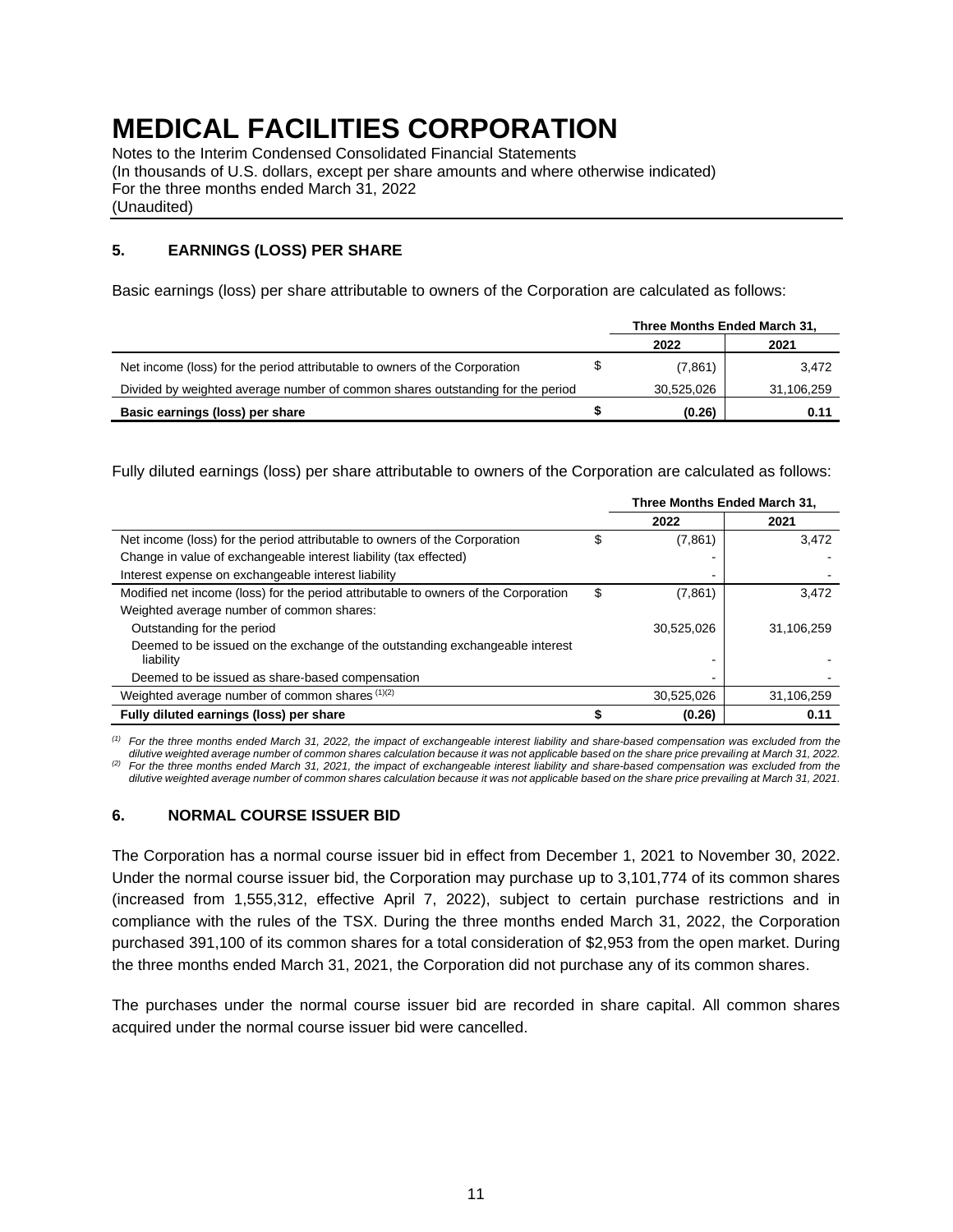Notes to the Interim Condensed Consolidated Financial Statements (In thousands of U.S. dollars, except per share amounts and where otherwise indicated) For the three months ended March 31, 2022 (Unaudited)

### <span id="page-12-0"></span>**7. NET CHANGES IN NON-CASH WORKING CAPITAL**

The net changes in non-cash working capital included in the interim condensed consolidated statements of cash flows consist of the following:

|                                                        | Three Months Ended March 31, |                                     |  |
|--------------------------------------------------------|------------------------------|-------------------------------------|--|
|                                                        | 2022                         | 2021<br>(As adjusted<br>$-$ note 4) |  |
|                                                        | \$                           |                                     |  |
| Accounts receivable                                    | 2,742                        | 1,011                               |  |
| Supply inventory                                       | 210                          | (62)                                |  |
| Prepaid expenses and other                             | 299                          | (63)                                |  |
| Accounts payable                                       | (2,841)                      | (2,964)                             |  |
| Accrued liabilities                                    | (1, 810)                     | (15)                                |  |
| Payor advances and government stimulus funds repayable | (4, 103)                     | 593                                 |  |
| Net changes in non-cash working capital                | (5,503)                      | (1,500)                             |  |

#### <span id="page-12-1"></span>**8. FINANCIAL INSTRUMENTS**

#### **8.1 Fair values and classification of financial instruments**

The gross carrying value of the loan receivable on initial recognition is revaluated and adjusted using the loss allowance reserved on the loan. The loss allowance is determined based on the lifetime expected credit loss model at each reporting date. The fair value of exchangeable interest liability is determined based on the closing trading price of common shares at each reporting date. The fair values of long-term debt approximate their book values as the interest rates are similar to prevailing market rates. The fair values of all other financial instruments of the Corporation approximate their book values due to the shortterm nature of these instruments.

The following table presents the carrying values and classification of the Corporation's financial instruments as at March 31, 2022 and December 31, 2021:

|                                   | March 31, 2022<br>ъ | December 31, 2021<br>\$ |
|-----------------------------------|---------------------|-------------------------|
| <b>Financial assets</b>           |                     |                         |
| Fair value through profit or loss |                     |                         |
| Cash and cash equivalents         | 50,255              | 61,044                  |
| Amortized cost                    |                     |                         |
| Accounts receivable               | 58,702              | 61,444                  |
| Loan receivable                   | 9,394               | 13,384                  |
| <b>Financial liabilities</b>      |                     |                         |
| Fair value through profit or loss |                     |                         |
| Exchangeable interest liability   | 55,881              | 45,578                  |
| Amortized cost                    |                     |                         |
| Dividends payable                 | 1,957               | 1,961                   |
| Accounts payable                  | 21,099              | 23,940                  |
| <b>Accrued liabilities</b>        | 23,129              | 24,939                  |
| Corporate credit facility         | 21,000              | 26,000                  |
| Long-term debt                    | 52,139              | 53,570                  |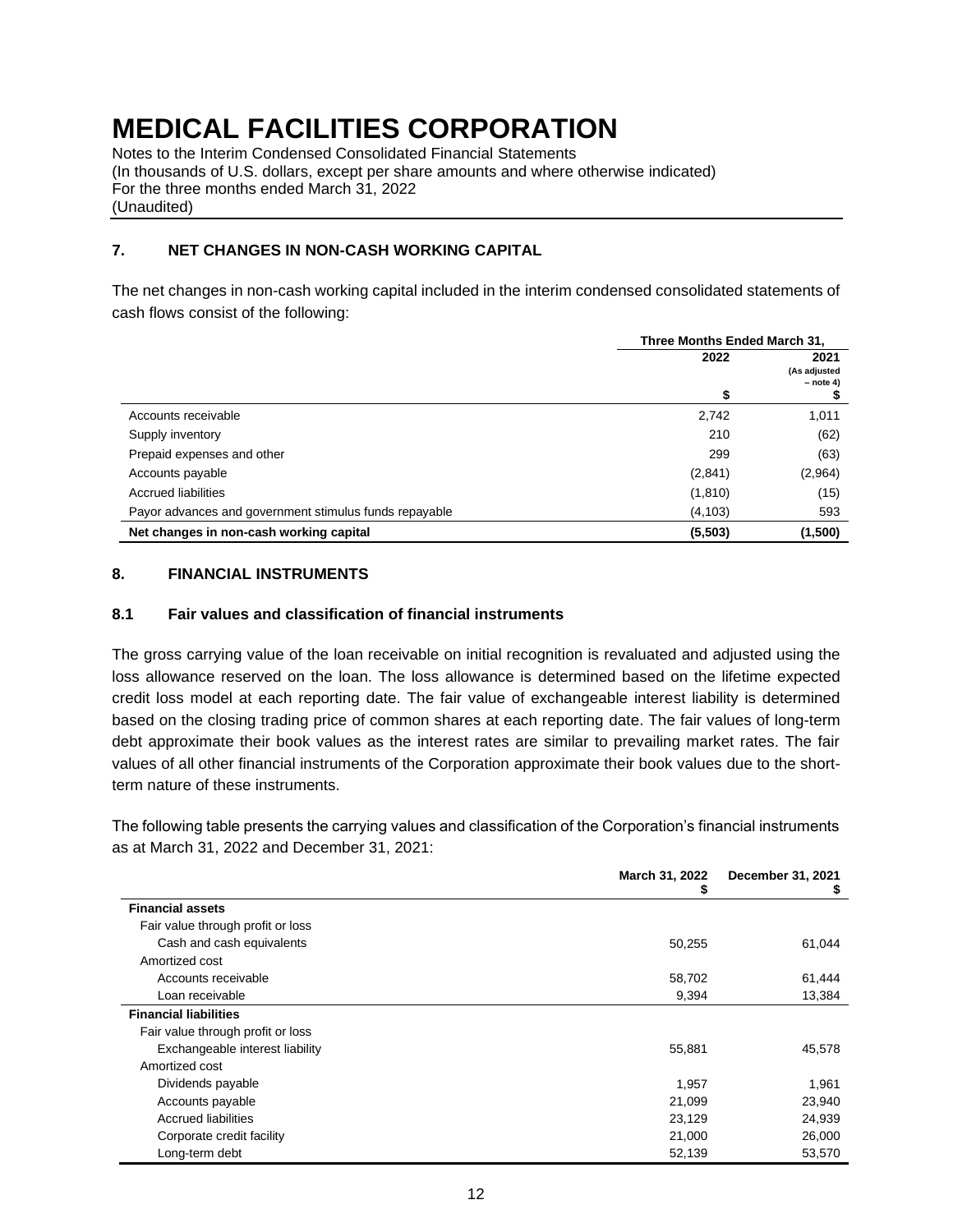Notes to the Interim Condensed Consolidated Financial Statements (In thousands of U.S. dollars, except per share amounts and where otherwise indicated) For the three months ended March 31, 2022 (Unaudited)

## **8. FINANCIAL INSTRUMENTS (Continued)**

The following tables represent the fair value hierarchy of the Corporation's financial instruments that were recognized at amortized cost or fair value through profit or loss as of March 31, 2022 and December 31, 2021. They do not include fair value information for financial instruments which are short-term in nature.

|                                 | March 31, 2022               |         |                |         |  |
|---------------------------------|------------------------------|---------|----------------|---------|--|
|                                 | Level 1                      | Level 2 | Level 3        | Total   |  |
|                                 | æ                            | Ф       |                |         |  |
| <b>Financial assets</b>         |                              |         |                |         |  |
| Cash and cash equivalents       | 50,255                       | -       |                | 50,255  |  |
| Loan receivable                 | $\blacksquare$               | -       | 9,394          | 9,394   |  |
| <b>Financial liabilities</b>    |                              |         |                |         |  |
| Exchangeable interest liability | ٠                            | 55,881  | $\,$           | 55,881  |  |
| Corporate credit facility       |                              | 21,000  | ۰              | 21,000  |  |
| Long-term debt                  | $\qquad \qquad \blacksquare$ | 52,139  | $\blacksquare$ | 52,139  |  |
| <b>Total</b>                    | 50,255                       | 129,020 | 9,394          | 188,669 |  |

|                                 | December 31, 2021            |                          |         |         |  |
|---------------------------------|------------------------------|--------------------------|---------|---------|--|
|                                 | Level 1                      | Level 2<br>æ             | Level 3 | Total   |  |
| <b>Financial assets</b>         | æ                            |                          |         |         |  |
| Cash and cash equivalents       | 61.044                       | $\overline{\phantom{a}}$ |         | 61,044  |  |
| Loan receivable                 | ٠                            | $\overline{\phantom{a}}$ | 13,384  | 13,384  |  |
| <b>Financial liabilities</b>    |                              |                          |         |         |  |
| Exchangeable interest liability | $\blacksquare$               | 45,578                   | ۰       | 45,578  |  |
| Corporate credit facility       | ۰.                           | 26,000                   |         | 26,000  |  |
| Long-term debt                  | $\qquad \qquad \blacksquare$ | 53,570                   | ۰       | 53,570  |  |
| <b>Total</b>                    | 61,044                       | 125,148                  | 13,384  | 199,576 |  |

#### **8.2 Measurement of fair values**

The following are the valuation techniques used in measuring Level 2 fair values:

| <b>Financial Instrument</b>     | <b>Valuation Technique</b>                                                                                                                                                                                                                                                                                                                                                                                                                                                                                |
|---------------------------------|-----------------------------------------------------------------------------------------------------------------------------------------------------------------------------------------------------------------------------------------------------------------------------------------------------------------------------------------------------------------------------------------------------------------------------------------------------------------------------------------------------------|
| Exchangeable interest liability | <i>Market comparison technique:</i> The number of the Corporation's common shares to issue is<br>based on the contractual agreements with the holders of non-controlling interest that have<br>exchange agreements with the Corporation and take into account the distributions to the<br>non-controlling interest over the prior twelve months. The liability is valued based on the<br>market price of the Corporation's common shares converted to the reporting currency as<br>of the reporting date. |
| Corporate credit facility       | Market comparison technique: Interest rates are based on the lending agreements with<br>various banks of corporate credit facility, and they are prime or LIBOR rates adjusted for<br>the Corporation's risk rating, secured assets and other terms of agreements. The liability<br>is valued based on debt principals.                                                                                                                                                                                   |
| Long-term debt                  | Market comparison technique: Interest rates are based on the lending agreements with<br>various banks and creditors of long-term debt, and they are prime, BSBY or LIBOR rates<br>adjusted for the Facilities' risk rating, secured assets and other terms of agreements. The<br>liability is valued based on debt principals and interest payments discounted to present<br>value.                                                                                                                       |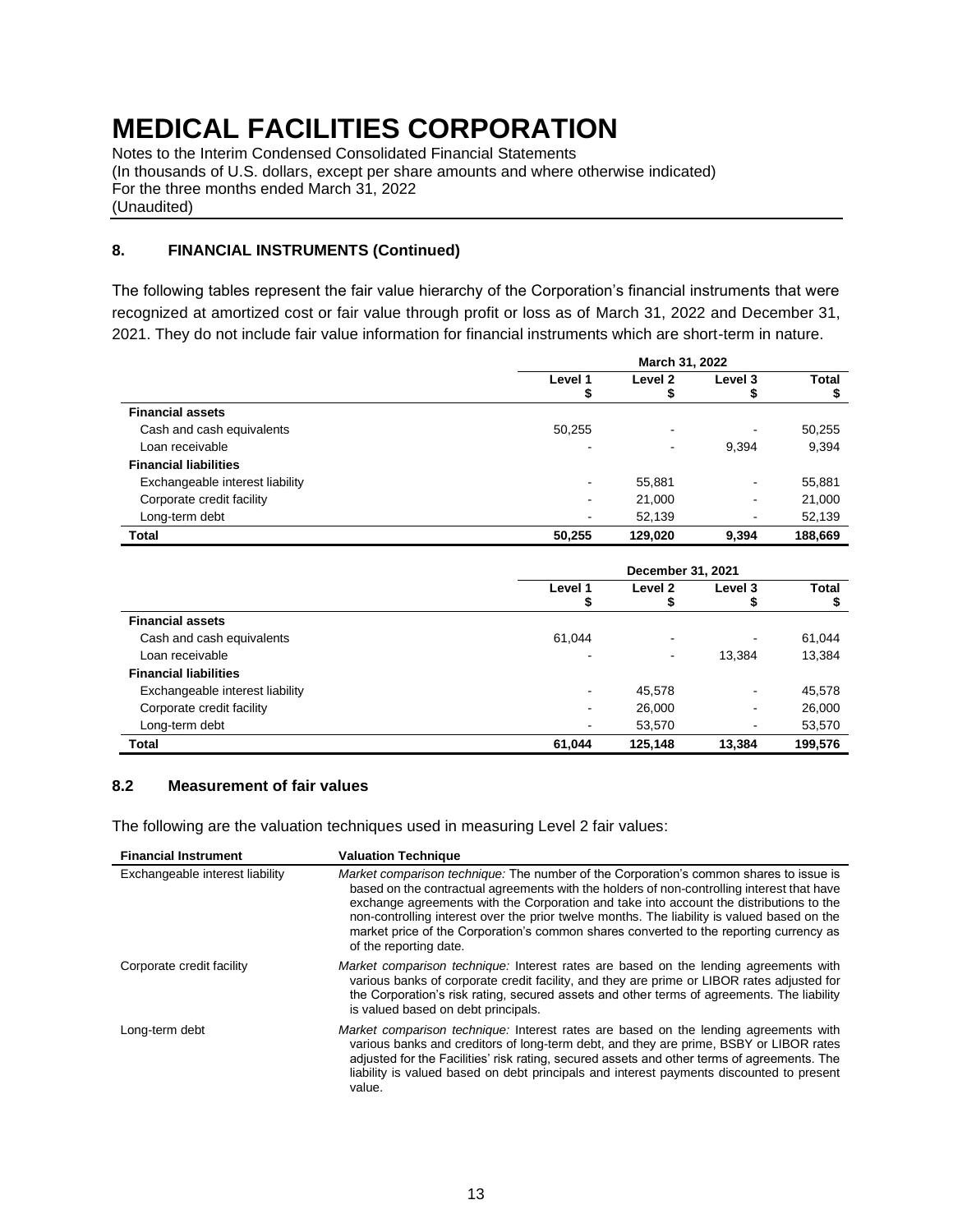Notes to the Interim Condensed Consolidated Financial Statements (In thousands of U.S. dollars, except per share amounts and where otherwise indicated) For the three months ended March 31, 2022 (Unaudited)

### **8. FINANCIAL INSTRUMENTS (Continued)**

The following is the valuation technique used in measuring Level 3 fair values:

| <b>Financial Instrument</b> | <b>Valuation Technique</b>                                                                                                                                                                                                                                                                                                                                                                                                                                                                                                                                                                                                                                                                                                              |
|-----------------------------|-----------------------------------------------------------------------------------------------------------------------------------------------------------------------------------------------------------------------------------------------------------------------------------------------------------------------------------------------------------------------------------------------------------------------------------------------------------------------------------------------------------------------------------------------------------------------------------------------------------------------------------------------------------------------------------------------------------------------------------------|
| Loan receivable             | Probability-weighted discounted cash flows: Probability-weighted scenarios of future cash<br>flows from the loan receivable are discounted using the effective interest rate that<br>incorporates the lifetime expected credit losses at initial recognition. The cash flow<br>scenarios and their probabilities are determined using judgment based on factors related<br>to Unity Medical and Surgical Hospital ("UMASH"), including: cash and liquidity position;<br>historical and projected operating results and free cash flows; compliance with financial<br>covenants as stipulated by the loan agreement; ability to make timely principal and interest<br>payments; and ability to obtain alternative financing at maturity. |

#### <span id="page-14-0"></span>**9. INCOME TAXES**

The U.S. tax return for the Corporation is prepared on a consolidated basis for U.S. entities and includes balances and amounts attributable to these entities.

The Canadian income tax return for the Corporation is prepared on a stand-alone basis and includes nonconsolidated balances attributable to the Canadian entity only.

Income taxes reported in these consolidated financial statements are as follows:

|                                     |         | Three Months Ended March 31, |  |  |
|-------------------------------------|---------|------------------------------|--|--|
| <b>Provision for income taxes</b>   | 2022    | 2021                         |  |  |
| Current                             | 462     | 1,228                        |  |  |
| Deferred                            | (2.556) | 591                          |  |  |
| Total income tax expense (recovery) | (2,094) | 1.819                        |  |  |

### <span id="page-14-1"></span>**10. INTEREST EXPENSE, NET OF INTEREST INCOME**

Interest expense, net of interest income, included in the interim condensed consolidated statements of income (loss) and comprehensive income (loss) consist of the following:

|                                          | Three Months Ended March 31, |       |
|------------------------------------------|------------------------------|-------|
|                                          | 2022                         | 2021  |
| Interest expense at Facilities' level    | 479                          | 520   |
| Interest expense at corporate level      | 103                          | 179   |
| Interest expense on lease liabilities    | 695                          | 771   |
| Corporate credit facility stand-by fees  | 148                          | 84    |
| Interest income at Facilities' level     | (5)                          | (3)   |
| Interest income at corporate level       | (19)                         | (9)   |
| Interest expense, net of interest income | 1.401                        | 1,542 |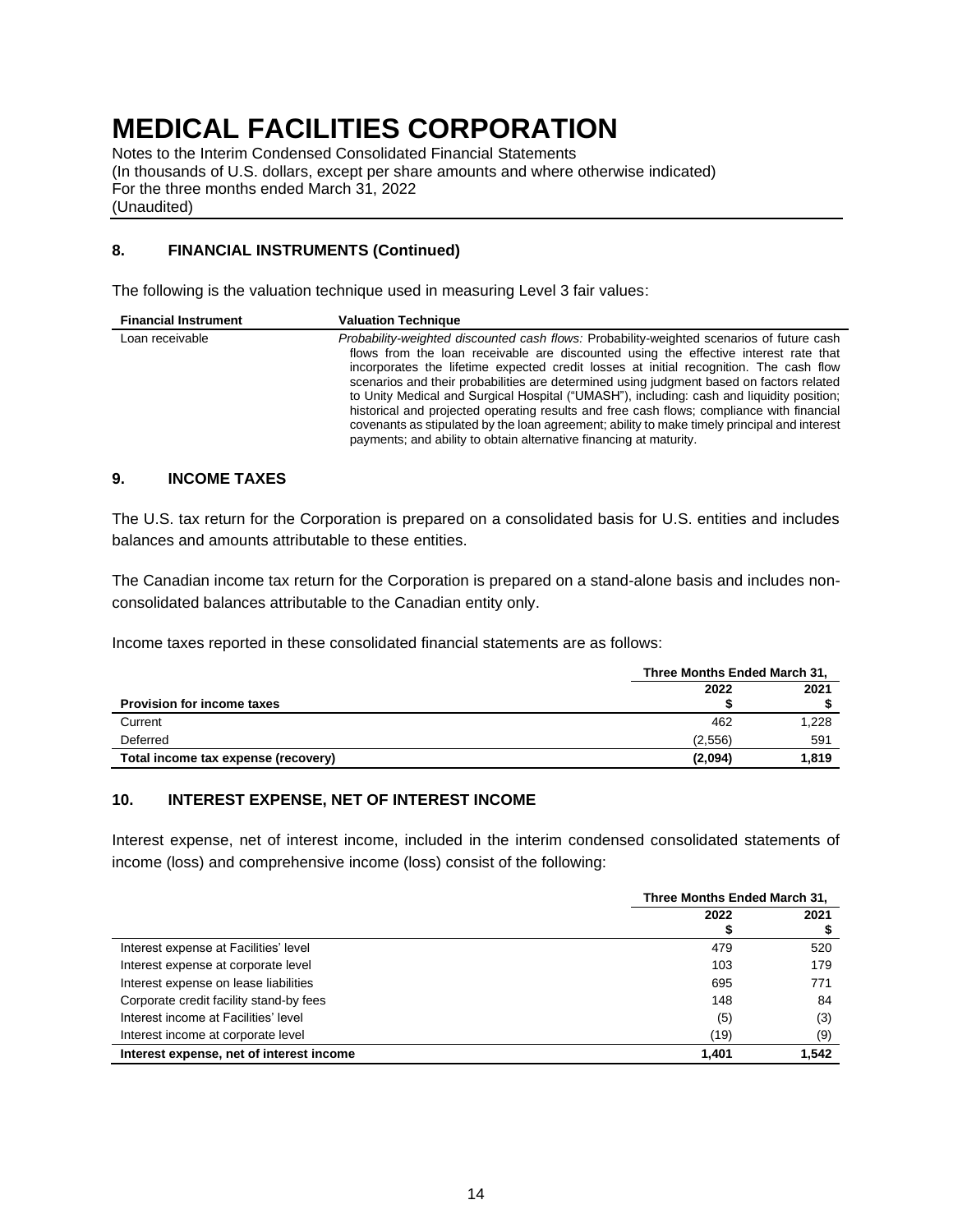Notes to the Interim Condensed Consolidated Financial Statements (In thousands of U.S. dollars, except per share amounts and where otherwise indicated) For the three months ended March 31, 2022 (Unaudited)

### <span id="page-15-0"></span>**11. RELATED PARTY TRANSACTIONS AND BALANCES**

#### **11.1 Equity accounted investments**

The following investments comprise the other assets on the interim condensed consolidated balance sheets:

|                                                                       |                             | March 31, 2022               |                              |                              | December 31, 2021            |
|-----------------------------------------------------------------------|-----------------------------|------------------------------|------------------------------|------------------------------|------------------------------|
| Entity                                                                | <b>Accounting</b><br>Method | Ownership<br><b>Interest</b> | Investment<br><b>Balance</b> | Ownership<br><b>Interest</b> | Investment<br><b>Balance</b> |
| Mountain Plains Real Estate Holdings, LLC<br>("MPREH") <sup>(1)</sup> | Equity                      | 54.2%                        | 782                          | 54.2%                        | 776                          |
| BHSP <sup>(2)</sup>                                                   | Cost                        | $\blacksquare$               |                              | 0.4%                         | 341                          |
| St. Luke's Surgery Center of Chesterfield, LLC                        | Equity                      | 27.1%                        | -                            | 27.1%                        |                              |
| UMASH <sup>(3)</sup>                                                  | Equity                      | 31.7%                        |                              | 31.7%                        |                              |
|                                                                       |                             |                              | 782                          |                              | 1,117                        |

*(1) The Corporation has a loan receivable of \$152 from MPREH, which is recorded in Prepaid expenses and other assets as at March 31, 2022 (December 31, 2021: \$150).*

*(2) On March 11, 2022, the Corporation sold its 0.4% non-controlling ownership interest in BHSP for proceeds of \$336.*

*(3) The Corporation has a loan receivable of \$9,394 from UMASH as at March 31, 2022 (December 31, 2021: \$13,384). During the three months ended March 31, 2022, the Corporation recorded an impairment loss of \$3,990 on the loan receivable from UMASH, based on the updated loan impairment expected credit loss model as at March 31, 2022.*

#### **11.2 Related party transactions**

A member of the Corporation's Board of Directors is a minority owner of a Facility of the Corporation and a member of an ownership group that owns and leases hospital real estate to the Facility, for which the Facility paid rent for the three months ended March 31, 2022 of \$1,125 (March 31, 2021: \$1,125).

Certain Facilities routinely enter into transactions with related parties for provision of services relating to the use of facility space and equipment. These parties are considered related as the Facilities have significant influence over these parties. Such transactions are in the normal course of operations and are measured at the exchange amount, which is the amount of consideration established and agreed to by the related parties. For the three months ended March 31, 2021, BHSH paid MPREH \$45 for the use of a facility.

#### **11.3 Other transactions**

Certain of the physicians, who indirectly own the non-controlling interest in each of the Facilities, routinely provide professional services directly to patients utilizing the services of the Facilities and reimburse the Facilities for the space and staff utilized. Also, certain of the physicians serve on the boards of management of the Facilities and two such individuals perform the duties of Medical Director at the respective Facilities and are compensated in recognition of their contribution to the Facilities. Also, a physician with a noncontrolling interest in SFSH is its Chief Executive Officer and the Chief Medical Officer of the Corporation.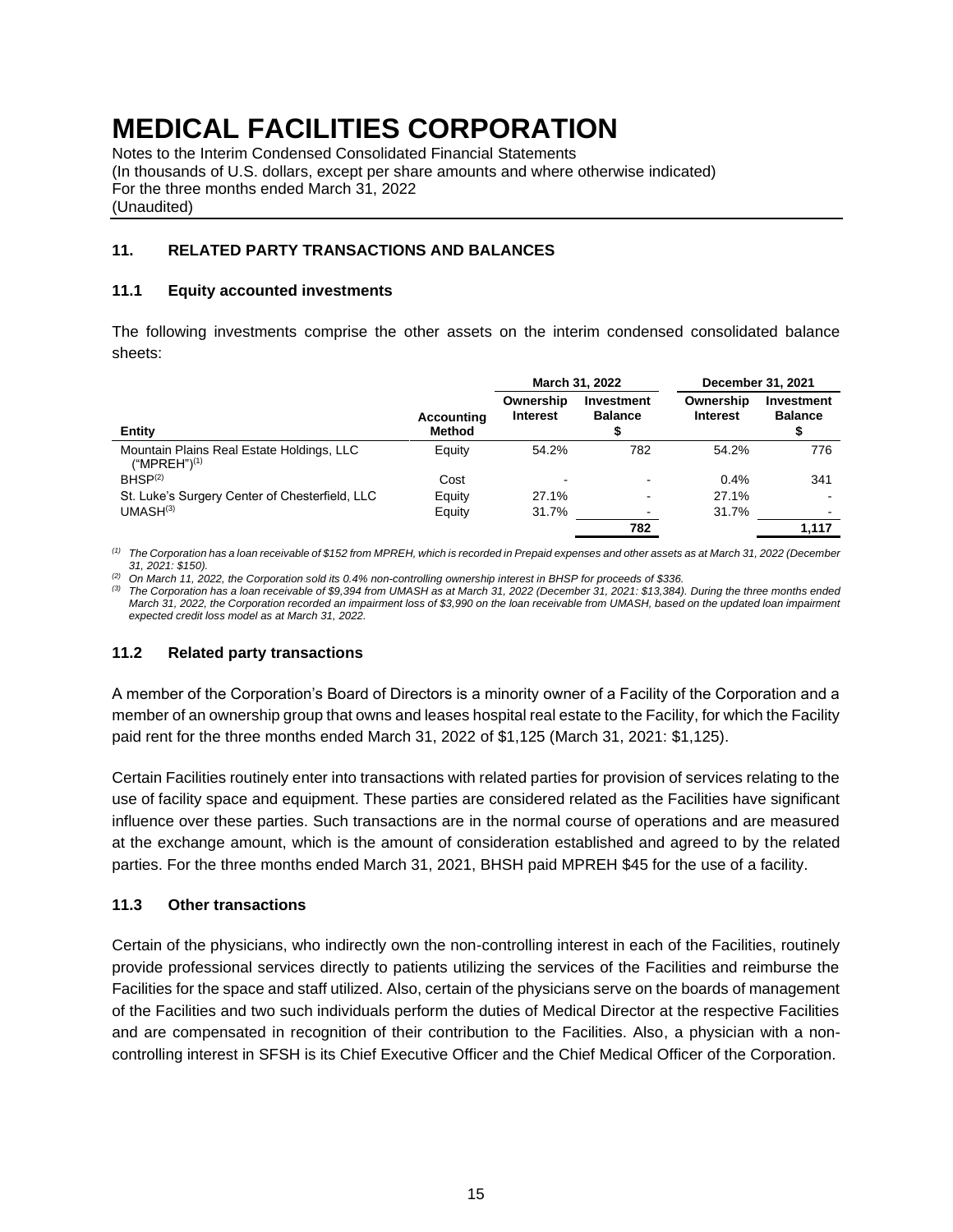Notes to the Interim Condensed Consolidated Financial Statements (In thousands of U.S. dollars, except per share amounts and where otherwise indicated) For the three months ended March 31, 2022 (Unaudited)

### <span id="page-16-0"></span>**12. COMMITMENTS AND CONTINGENCIES**

#### **12.1 Commitments**

In the normal course of operations, the Facilities lease certain equipment under non-cancellable long-term leases and enter into various commitments with third parties. In addition, certain Facilities lease their facility space from related and non-related parties.

### **12.2 Contingencies**

In the normal course of business, the Facilities are, from time to time, subject to allegations that may result in litigation. Certain allegations may not be covered by the Facilities' commercial and liability insurance. The Facilities evaluate such allegations by conducting investigations to determine the validity of each potential claim. Based on the advice of legal counsel, management records an estimate of the amount of the ultimate expected loss for each of these matters. Events could occur that would cause the estimate of the ultimate loss to differ materially from the amounts recorded.

#### <span id="page-16-1"></span>**13. SHARE-BASED COMPENSATION**

#### **13.1 Stock options**

| <b>Optionee</b>                     | <b>Number of Options Held</b> | <b>Exercise Price</b> | <b>Grant Date</b>  |
|-------------------------------------|-------------------------------|-----------------------|--------------------|
| <b>Chief Executive Officer</b>      | 450,000                       | C\$14.03              | March 29, 2018     |
|                                     | 350,000                       | C\$16.47              | May 18, 2017       |
| <b>Chief Financial Officer</b>      | 300,000                       | C\$12.79              | June 24, 2019      |
| <b>Chief Development Officer</b>    | 350,000                       | C\$21.15              | September 19, 2016 |
| <b>Chief Operating Officer</b>      | 50,000                        | $CS$ 2.64             | March 19, 2020     |
| Former Chief Executive Officer      | 223,562                       | C\$17.24              | May 1, 2016        |
| Former Chief Financial Officer      | 221.344                       | C\$17.98              | November 21, 2016  |
| Total number of outstanding options | 1.944.906                     |                       |                    |

The following table summarizes the outstanding number of stock options as of March 31, 2022:

Outstanding options (the "Options") vest after five years of employment. The Options must be exercised by the tenth anniversary of the respective grant dates, subject to blackout exceptions. As of March 31, 2022, 794,906 of the Options relating to the Chief Development Officer, the Former Chief Executive Officer and the Former Chief Financial Officer are vested.

During the three months ended March 31, 2022, the Corporation recognized \$54 (March 31, 2021: \$80) relating to the Options in salaries and benefits expense.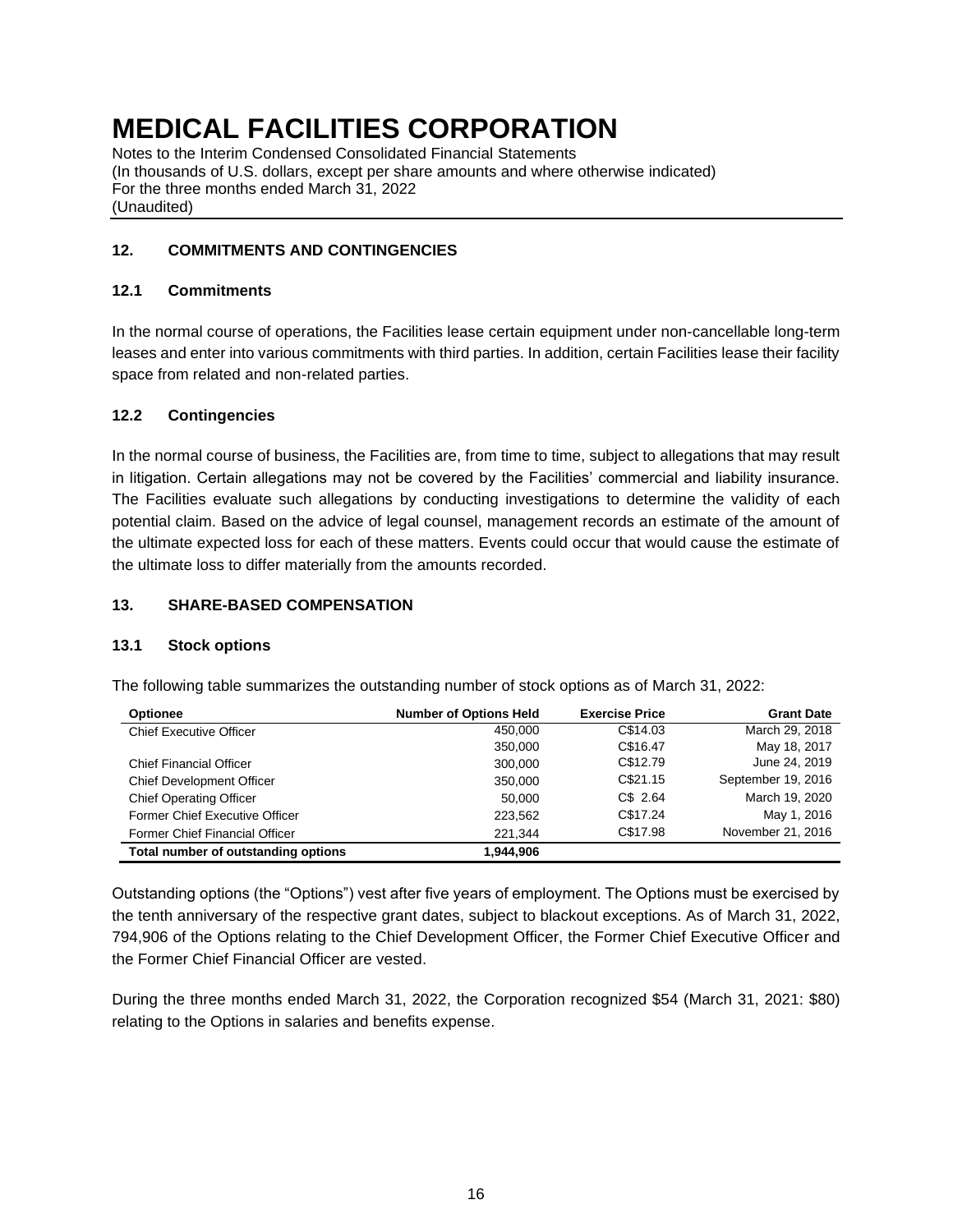Notes to the Interim Condensed Consolidated Financial Statements (In thousands of U.S. dollars, except per share amounts and where otherwise indicated) For the three months ended March 31, 2022 (Unaudited)

#### **13. SHARE-BASED COMPENSATION (Continued)**

The grant date fair values of the Options were measured based on the Black-Scholes model. Expected volatility is estimated by considering historic average share price volatility. The inputs used in the measurement of the fair values at the grant date of the share-based compensation plan are as follows:

|                                                      | Q1 2020<br>Grant<br><b>Issued</b> | Q <sub>2</sub> 2019<br>Grant<br><b>Issued</b> | Q1 2018<br>Grant<br><b>Issued</b> | Q <sub>2</sub> 2017<br>Grant<br><b>Issued</b> | Q4 2016<br>Grant<br><b>Issued</b> | Q3 2016<br>Grant<br>Issued | Q <sub>2</sub> 2016<br>Grant<br><b>Issued</b> |
|------------------------------------------------------|-----------------------------------|-----------------------------------------------|-----------------------------------|-----------------------------------------------|-----------------------------------|----------------------------|-----------------------------------------------|
| Fair value of Options, grants and assumptions        |                                   |                                               |                                   |                                               |                                   |                            |                                               |
| Fair value at grant date                             | C\$0.45                           | $CS$ 1.20                                     | $CS$ 1.33                         | $CS$ 1.27                                     | $CS$ 1.41                         | C\$ 2.00                   | $C$$ 1.33                                     |
| Share price at grant date                            | C\$2.64                           | C\$12.90                                      | C\$14.03                          | C\$16.68                                      | C\$18.19                          | C\$21.57                   | C\$17.01                                      |
| Exercise price                                       | C\$2.64                           | C\$12.79                                      | C\$14.03                          | C\$16.47                                      | C\$17.98                          | C\$21.15                   | C\$17.24                                      |
| Expected volatility (weighted average<br>volatility) | 50.70%                            | 29.77%                                        | 27.76%                            | 22.77%                                        | 21.77%                            | 21.95%                     | 23.60%                                        |
| Option life (expected weighted average<br>life)      | 5 years                           | 5 years                                       | 5 years                           | 5 years                                       | 5 years                           | 5 years                    | 5 years                                       |
| <b>Expected dividends</b>                            | 10.61%                            | 8.72%                                         | 8.02%                             | 6.74%                                         | 6.18%                             | 5.22%                      | 6.61%                                         |
| Risk-free rate                                       | 0.68%                             | 1.34%                                         | 1.96%                             | 0.99%                                         | 0.99%                             | 0.73%                      | 1.03%                                         |

#### **13.2 Deferred share units**

Compensation for directors includes a deferred share unit ("DSU") component, for which grants based on the value of the Corporation's common shares are made quarterly. The DSUs accrue dividends, vest immediately and can be redeemed only when a participant ceases to serve as a director of the Corporation. The participant's entitlement in respect of the DSUs then held will be settled in cash based on a formula tied to the value of the Corporation's common shares at the relevant time. For the three months ended March 31, 2022, director compensation included DSU grants of \$221 (March 31, 2021: \$114), while the change in market value of outstanding DSUs for the same period was an expense of \$807 (March 31, 2021: \$33).

The following table summarizes changes in the number of DSUs for the three months ended March 31, 2022:

|                                            | 2022    |
|--------------------------------------------|---------|
| Opening balance of DSUs at January 1, 2022 | 366,806 |
| DSUs granted on director fees              | 23.894  |
| DSUs granted on dividend reinvestment      | 3,302   |
| Total number of DSUs at March 31, 2022     | 394.002 |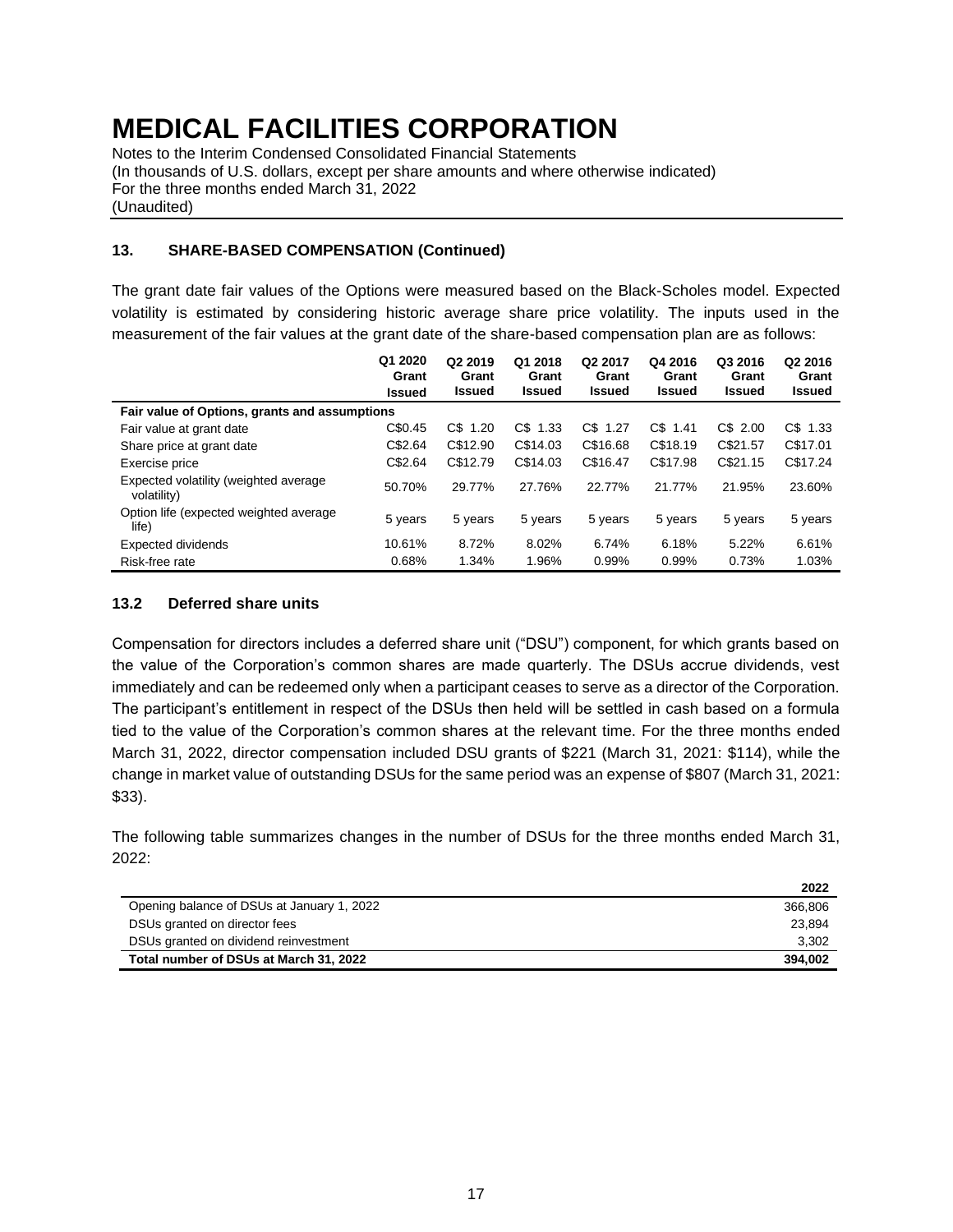Notes to the Interim Condensed Consolidated Financial Statements (In thousands of U.S. dollars, except per share amounts and where otherwise indicated) For the three months ended March 31, 2022 (Unaudited)

## **13. SHARE-BASED COMPENSATION (Continued)**

### **13.3 Restricted share units**

Compensation for executive officers of the Corporation included a restricted share unit ("RSU") component, for which grants based on the value of the Corporation's common shares were made annually up to 2018, and from time to time. Effective 2018, annual RSU grants were replaced by annual performance share unit ("PSU") grants. The RSUs vested over three years, participated in the Corporation's quarterly dividends, and settled in cash. Grants were made on November 21, 2016 for 14,920 RSUs, July 1, 2017 for 21,804 RSUs, and on May 10, 2018 for 17,040 RSUs. The value of the expense and liability associated with the RSUs was determined based on the Corporation's share price at the end of each reporting period. For the three months ended March 31, 2021, operating expenses included an RSU expense of \$12. On May 10, 2021, all outstanding RSUs vested, after which they were paid out in the same quarter.

### **13.4 Performance share unit plan**

Until 2020, annual grants of PSUs were awarded under the Corporation's Performance Share Unit Plan ("PSU Plan"). In March 2020, the Board amended the PSU Plan to allow grants of share units ("SUs") in the form of PSUs or deferred share units ("Executive DSUs"). Starting with the 2020 annual grant, awards under the PSU Plan are granted in the form of Executive DSUs until plan participants' minimum share ownership requirements have been met. Plan participants can elect to receive PSUs once they have achieved their minimum share ownership requirements.

Awards under the PSU Plan vest three years following their grant date and are subject to achievement of performance objectives set at the time of the grant. The PSUs are settled in cash on vesting while Executive DSUs are settled in cash upon a plan participant's separation from the Corporation. The units granted under the PSU Plan participate in the Corporation's quarterly dividend.

### **13.4.1 Performance share units**

To date, PSU grants were made on March 29, 2018 for 59,003 PSUs, and on March 29, 2019 for 51,077 PSUs. The value of the expense and liability associated with the PSUs is determined based on the Corporation's share price at the end of each reporting period. For the three months ended March 31, 2022, operating expenses included a PSU expense of \$79 (March 31, 2021: \$31). On March 29, 2022, all outstanding PSUs vested, after which they were paid out in the same quarter.

The following table summarizes changes in the number of PSUs for the three months ended March 31, 2022:

|                                            | 2022     |
|--------------------------------------------|----------|
| Opening balance of PSUs at January 1, 2022 | 34.860   |
| PSUs granted on dividend reinvestment      | 314      |
| PSUs vested and settled                    | (29,310) |
| <b>PSUs forfeited</b>                      | (5,864)  |
| Total number of PSUs at March 31, 2022     |          |